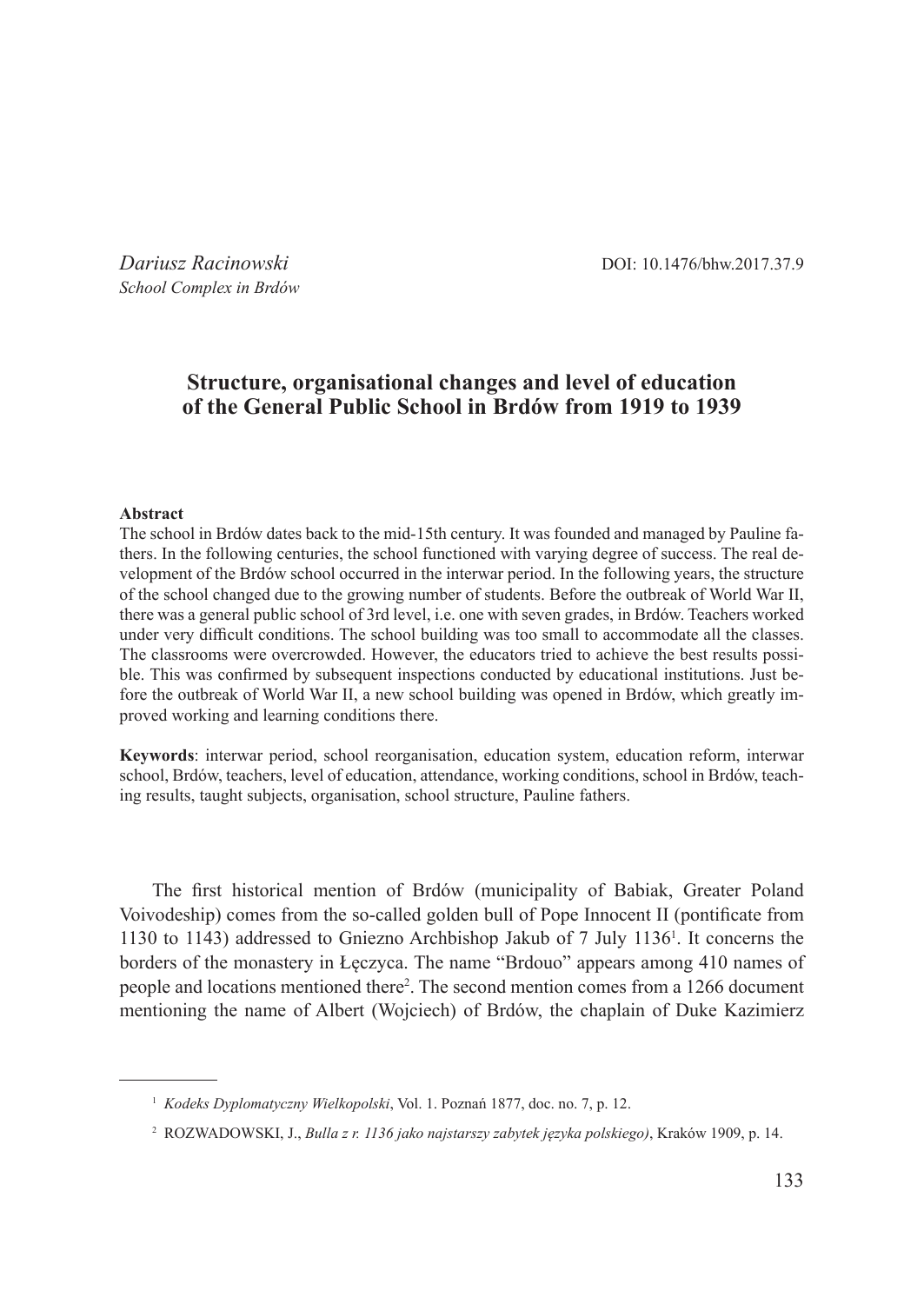Łęczycki<sup>3</sup> . The oldest written information about the Wojciech BM church comes from 1399 and is related to a court hearing on the delineation of the boundaries of the church property4 .

The beginnings of education in Brdów are related to the arrival of the Brothers of the Order of St. Paul the First Hermit (OSPPE5 ), commonly known as Pauline Fathers, in the village. On the basis of the foundation act issued in Kraków on 16 June 1436, King Władysław III of Poland executed the will of King Władysław Jagiełło and ordered the placement of the fathers of the Pauline Order in Brdów by an existing church<sup>6</sup>. This foundation was approved by Władysław Oporowski, the then Bishop of Włocławek, in 1437<sup>7</sup> . The exact date of the establishment of the first school in Brdów by the Pauline Fathers is not known. The oldest mention of the existence of a parish school appeared about 1450<sup>8</sup>, so 14 years after the arrival of the monks in Brdów. It is related to Paweł, who is the rector of the school in Brdów<sup>9</sup>. No source information remains about the functioning of the school in this period. It is not known what happened to the school in the following decades. However, later sources seem to confirm the thesis that the Pauline school had been operating. A hundred years later, the Pauline Fathers received a square by the monastery to build a new school building, which they did. It existed until the mid-18th century<sup>10</sup>.

The maintenance and development of the school lay in the hands of the Pauline convent in Brdów. Based on the remarks made by the diocesan and order visitors, it is possible to learn that the prior of the Brdów convent paid the school rector. Jozafat Mozga noted:

The Brdów house was perhaps one of the few convents of the order where the scholarly traditions survived, combined with the yet-to-be-worked-out partially seminary educational mode of the future Paulines. […] The prior paid the school rector and asked the diocesan authorities to help secure a permanent fund for the expenses related to education $11$ .

In 1598, there was a cantor in the school in addition to the rector. Together they took care of 10 or more students<sup>12</sup>. The school in Brdów, which could only be attended by boys, had a separate budget and statute. Its first rectors were Pauline Fathers. The curriculum includ-

<sup>6</sup> ZBUDNIEWEK, J., *Paulini wczoraj i dzisiaj*, "Studia Claromontana" 2007, no. 25, p. 196.

<sup>7</sup> WIESIOŁOWSKI, J., *Fundacje paulińskie XIV i XV wieku nas tle ruchu fundacyjnego klasztorów w Polsce*, "Studia Claromontana" 1985, no. 6, p. 151.

<sup>8</sup> MOZGA, J., op. cit., p. 437.

<sup>9</sup> Ibidem, p. 437.

<sup>10</sup> MUJTA, J.S., *Gmina Babiak przeszłość i teraźniejszość*, Babiak 1995, p. 97.

<sup>11</sup> MOZGA, J., op. cit., p. 437. Cf. *Monumenta Historica Dioeceseos Wladislaviensis* 1903, Vol. 22, p. 125.

<sup>12</sup> MOZGA, J., op. cit., p. 437.

<sup>&</sup>lt;sup>3</sup> ZBUDNIEWEK, J., *Dzieje osady brdowskiej*, "Roczniki Teologiczno-Kanoniczne", 1984, Vol. 31, issue 4, p. 158.

<sup>4</sup> MOZGA, J., *Dzieje konwentu Paulinów w Brdowie*, "Studia Claromontana" 1984, Vol. 5, p. 396.

<sup>5</sup> *Ordo Sancti Pauli Primi Eremitae – Zakon Świętego Pawła Pierwszego Pustelnika.*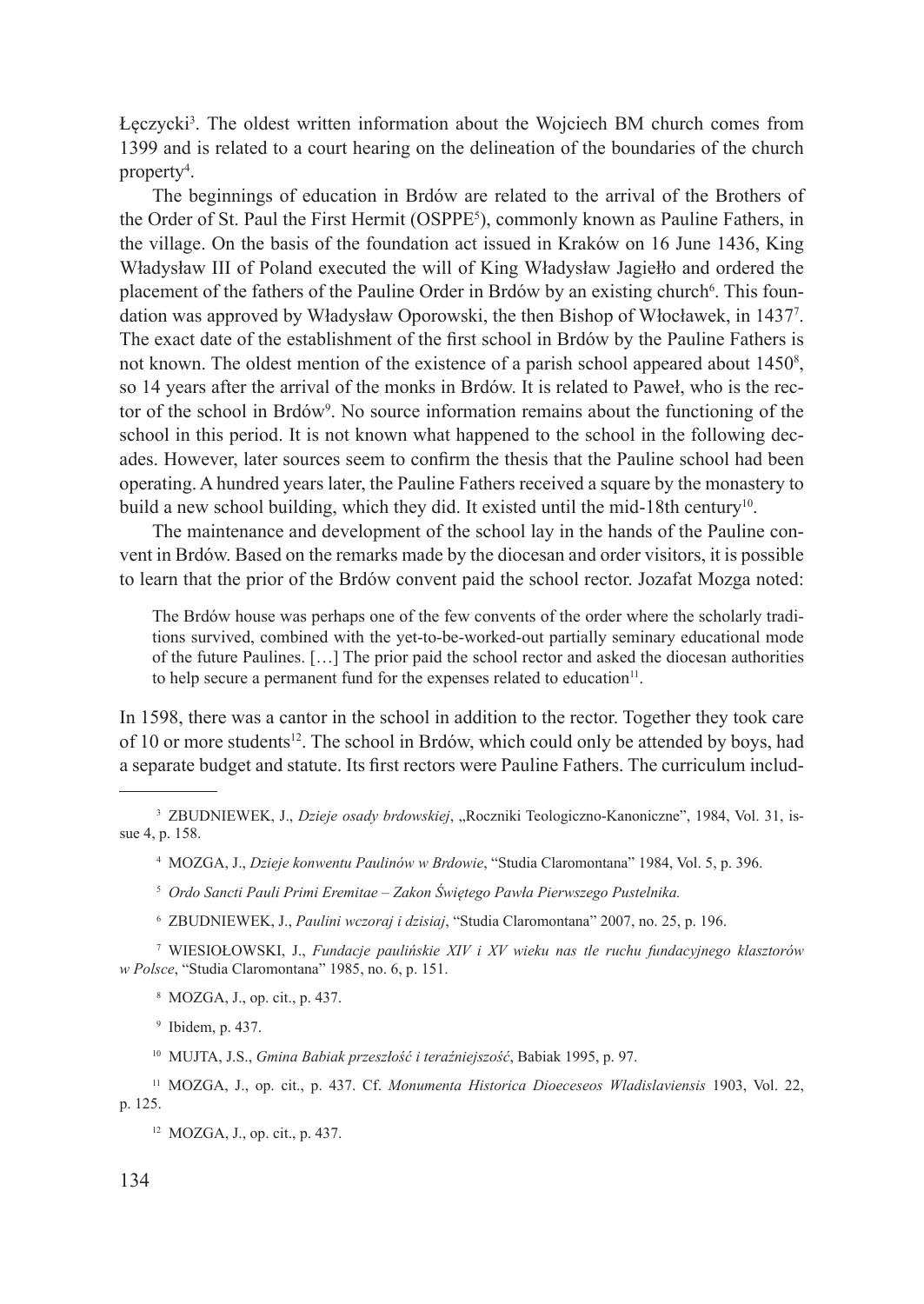ed foundations of grammar, writing, knowledge of catechism in the Polish language and singing skills<sup>13</sup>.

In the second half of the 17th century, secular teachers started to work at the school. This was due to the fact that the assignment of other functions to the Pauline Fathers detracted them from their church duties. The level of knowledge of religious issues by lay people was sufficient for them to take the position of rector at the school in Brdów. In 1669, this role was performed by, among others, Jacek Piotrowicz, who enjoyed the opinion of a good educator $14$ .

The Brdów school educated at least a few students who later studied at the Academy of Kraków. These included Wawrzyniec, son of Jan of Trzebuchów, who entered the Academy of Kraków in 1530. Another student was 20-year-old Józef Świderski, who matriculated at the Academy of Kraków in 1784<sup>15</sup>. He studied at the medical faculty. The documents of the University of Kraków certify that Świderski studied there for five years until 1789 or 179016.

In 1748, a fire destroyed the school building, so the study was suspended for some time<sup>17</sup>. According to the Assessor's Decree issued in Warsaw on 10 November 1782, the local Pauline monastery was obliged to:

- 1. Build a school building with a barn and a carriage house, where the wood would be kept.
- 2. The monastery should maintain the teacher for the children.
- 3. The premises where the children learn should be heated with the wood transported from the local forests to the monastery using the monastery cart<sup>18</sup>.

The Pauline fathers took the recommendations seriously and built a new wooden school building, which burned down in 1796<sup>19</sup>. In the following years, another school building  $$ probably made of brick – was constructed.

Taking away the Brdów farm in Pasary from the convent and the later dissolution of the Pauline Fathers deprived the school of its historical warden. One must admit that Paulines really took care of the school and the level of education was probably quite high. Thanks to the school's level, the Brdów school was attended by children of Count Jan Skarbek and Wodzicki<sup>20</sup> of Bogusławice. Children probably at all grades learned the following subjects: knowledge of Christianity and morality, Polish, calligraphy, German,

- <sup>15</sup> Ibidem, p. 438–439.
- <sup>16</sup> Ibidem, p. 439.
- <sup>17</sup> Ibidem, p. 440.
- <sup>18</sup> MUJTA, J.S., op. cit., p. 99.
- <sup>19</sup> MOZGA, J., op. cit., p. 440.

<sup>13</sup> Ibidem, p. 438.

<sup>14</sup> Ibidem.

<sup>20</sup> Ibidem, p. 440.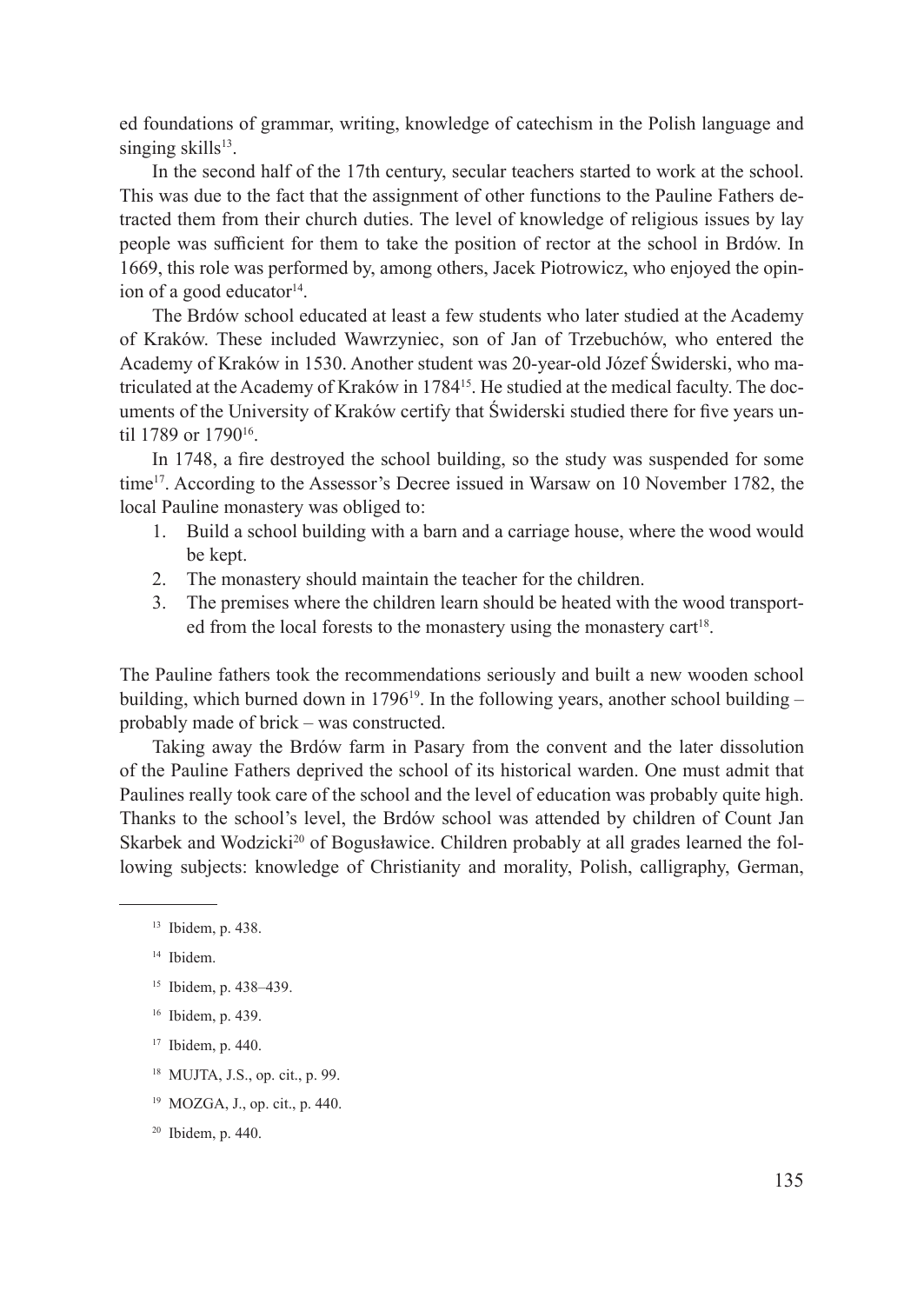Latin and arithmetic. Additionally, geography and the history of the Polish nation were taught at the third grade<sup>21</sup>. In addition to the basic education, Fr Meress and Fr Pouthieur also taught French and Italian<sup>22</sup>.

After the dissolution of the Pauline monastery in Brdów on 17 April 1819<sup>23</sup>, the school had to count on the support of the city authorities. The financial situation of Brdów inhabitants was rather difficult, so the school could not receive support from them. An example may be the inhabitants of Polonisz. Peasant Michał Tomczak and Bartłomiej Szałaziński said in 1824 that "they could not declare school contributions for critical times"24*. The difficult financial situation caused several postponements of the plans related to the construction of a new school building. Such plans already existed in 1820. The aim of the plans was to build:* 

a school building made of cut wood on the foundation and shingled roof<sup>25</sup>.

The equipment of the Elementary Catholic School in the town of Brdów did not look impressive as of 1824 and 1830. A preserved inventory included:

One large table for writing, 2 smaller tables, 8 desks without handrails, 4 desks with handrails, 2 large boards on pedestals for counting, a small board<sup>26</sup>.

According to the same inventory, the library of a teacher who taught at the Brdów school contained the following books:

Book for peasants, Regulations for the teacher, Collection of Christian and moral learning, and for the students: 4 Lancaster boards for elementary education<sup>27</sup>.

The idea of construction of a new school building returned in 1828. An architectural plan of the building was even prepared. To reduce construction costs, it was decided that a part of the construction work would be performed free of charge. However, the project never materialised due to the outbreak of the November Uprising and the subsequent Tsarist repressions, which the inhabitants of Brdów suffered, too. In 1837, mayor Kaszewski sent a letter to the authorities asking for a permanent subsidy for the school fund as well as for the fund for renovation or construction of a new school building<sup>28</sup>. In

<sup>23</sup> ZBUDNIEWEK, J., *Paulini wczoraj i dzisiaj*, p. 197.

<sup>24</sup> MUJTA, J.S., op. cit., p. 97.

<sup>26</sup> Ibidem, p. 200; Cf. AGAD KWK, ref. 2728. Inventory of the Elementary School in the town of Brdów as of 1824 and 1830.

<sup>27</sup> Ibidem, p. 200.

<sup>21</sup> MUJTA, J.S., op. cit., p. 99.

<sup>22</sup> MOZGA, J., op. cit., p. 440–441.

<sup>25</sup> Ibidem, p. 98.

<sup>28</sup> MUJTA, J.S., *Babiak Commune…*, p. 98.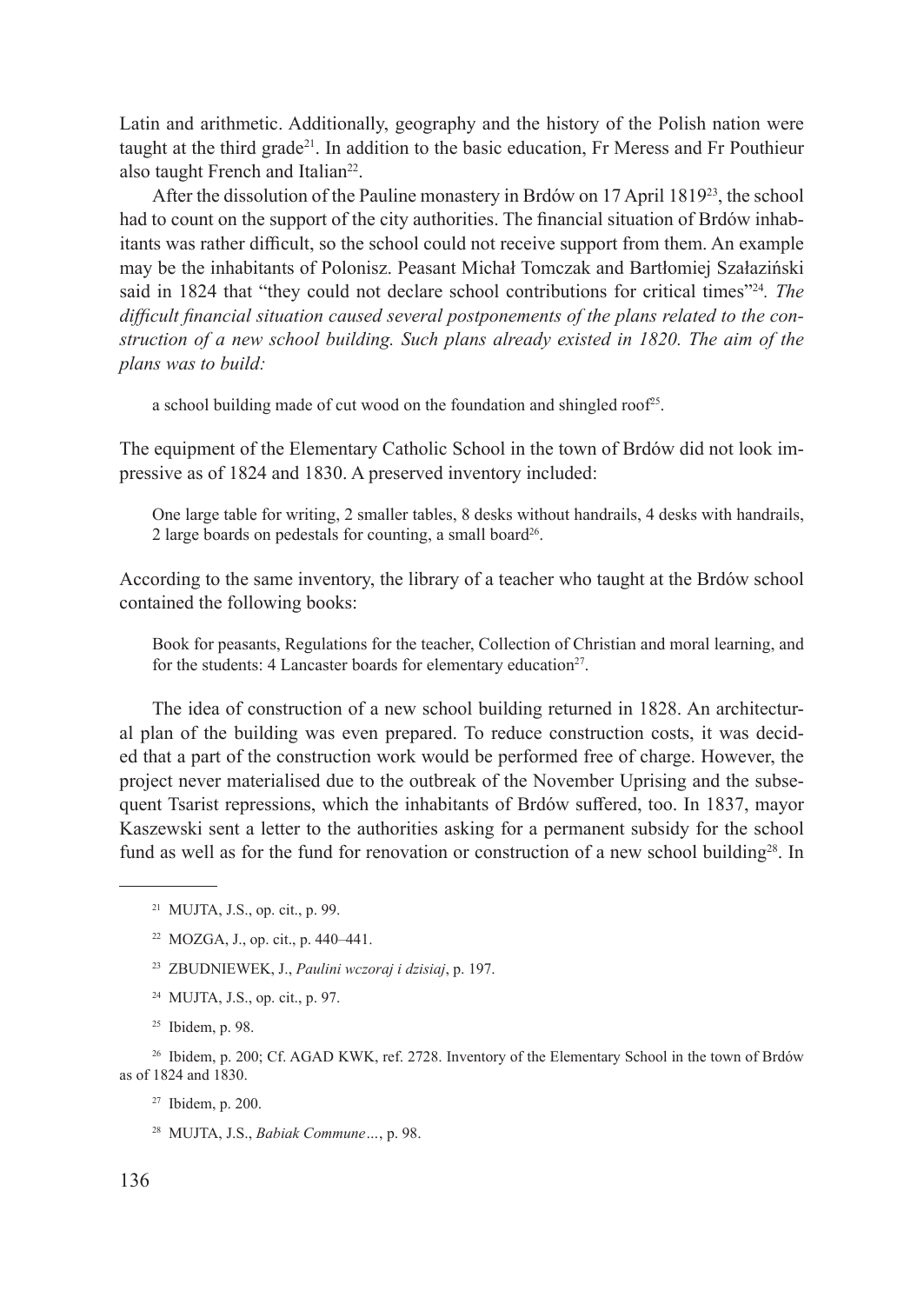1840, the old school building was finally renovated but it fell into disrepair in the subsequent years.

The area of the parish overlapped with the area of the activity of the Brdów school. The age of the students ranged from 4 to 13 years old<sup>29</sup>. At that time, there was no compulsory education. Parents had no obligation to send their children to school. Therefore, the statistics of the children's attendance at the school in relation to the number of children at school age is quite interesting. As Józef Mujta counted:

While there were 194 "children that could attend the school" in the area of the Brdów school in 1818, 67 children (34.5%) did so; in 1837, out of 202 children at school age, there were 81 children  $(40\%)$  who attended the school<sup>30</sup>.

The same author divided the children attending the school by gender. The numbers were interesting:

In 1818, boys accounted for 72.7% and girls accounted for 27.3% of the total number of 44 students; in 1837, the percentage distribution changed in favour of girls and was 65.4% for boys to  $34.6\%$  for girls<sup>31</sup>.

In 1901, the old school building, which was in dire need of renovation, burned down. A new building was constructed on the foundations of the old school<sup>32</sup>. The building was erected with the financial support of the Brdów parish, thanks to the efforts of Fr Gniazdowski. The consecration of the newly-built school took place on 4 November 1907<sup>33</sup>. The classrooms were equipped with 12 desks, a table, an armchair, a board and hangers. The school was taken care of by a group called "Macierz Szkolna". Both boys and girls could take part in it.

Regaining the independence by Poland in 1918 caused changes and development of the school in Brdów. The single-class mixed school which had existed in the building started to change its structure<sup>34</sup>. Subsequent transformations were caused by the needs and changing regulations concerning the organisation of general public schools in the Second Republic of Poland.

<sup>33</sup> MUJTA, J.S., op. cit., p. 441.

<sup>34</sup> State Archives in Poznań. Branch in Konin. School Inspectorate in Koło. The General School in Brdów: organisation, history, files showing the activity between 1924 and 1939 [SAP BK, SIK, GPS below], ref. 158, School in Brdów. Organisation.

<sup>29</sup> Ibidem, p. 99.

<sup>30</sup> Ibidem.

<sup>31</sup> Ibidem, p. 99.

<sup>&</sup>lt;sup>32</sup> Archives of the Primary School in Brdów [referred to as APSB], School chronicle, p. 1.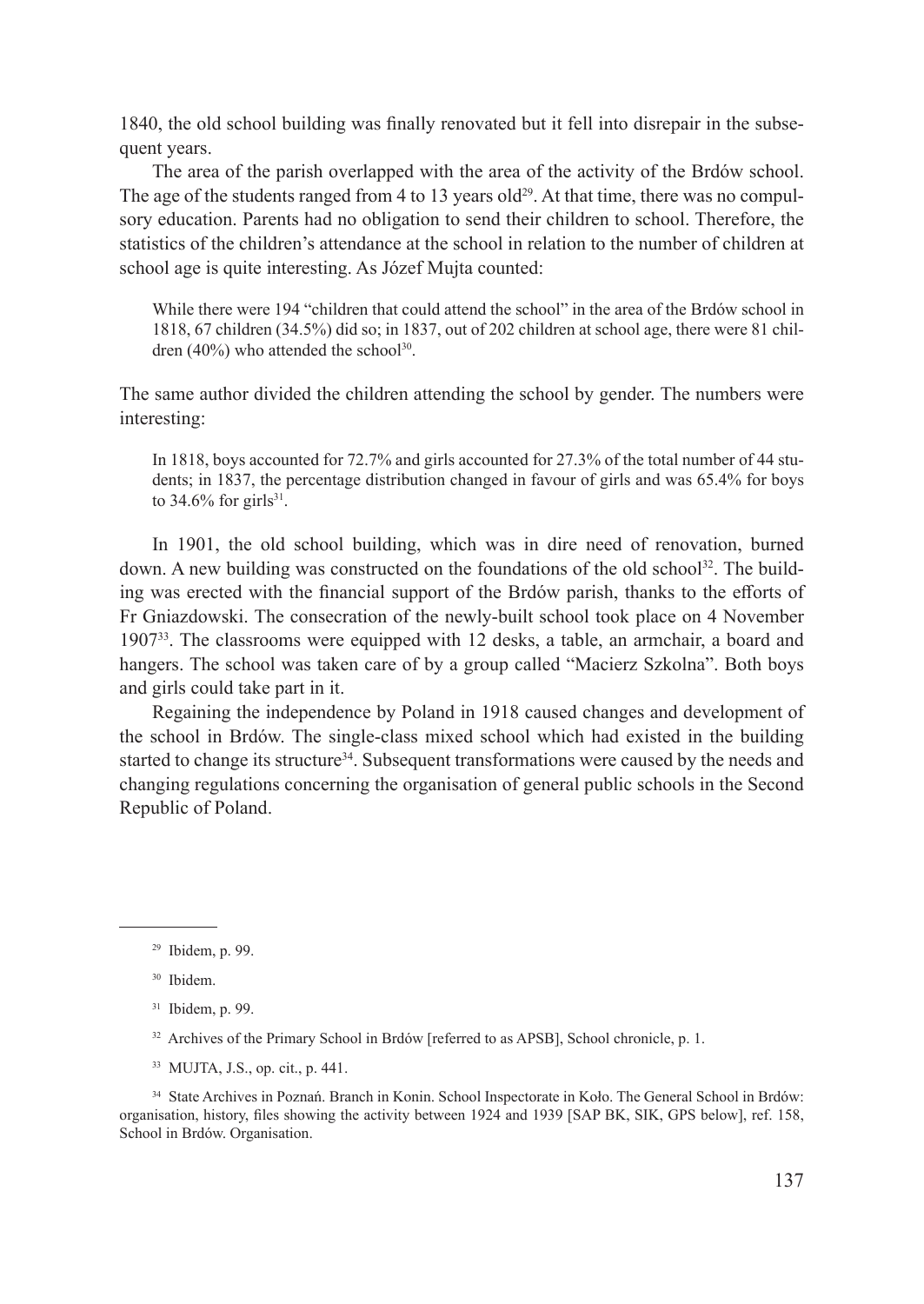The decree on the compulsory education of 1919 assumed that general schools would be created in such a way that all school-age children would be able to take advantage of them35. It also obliged the commune to set up a general school in every location where:

the number of children at the age of  $7-14$  is at least 40 over the period of 3 successive years<sup>36</sup>.

The decree was binding in the area of Poland that was previously part of the Russian partition<sup>37</sup>. It also included the inhabitants of Brdów, which had been under the jurisdiction of the Russian occupying authorities. The legal act sanctioned the previous existence of a single-class school in Brdów. This is indicated indirectly by the list of teachers employed in the school. Antonina Dyakowska worked at the Brdów school in the period between 1915 and 1919. Afterwards, her teaching position was taken over by Jan Galewski<sup>38</sup>.

The Act of 1922 on the establishment and maintenance of general public schools<sup>39</sup> defined the organisational levels of schools from one-grade to seven-grade schools, depending on the number of children in the district<sup>40</sup>. As a result of the number of children, the single-class school in Brdów was classified as a two-class school on 1 September 192441. A preserved class schedule for the school year of 1924/1925 shows that there were two parallel 1st- and 2nd-grade classes in the school<sup>42</sup>. The existence of two classes made it necessary to employ another teacher. In addition to Jan Galewski, who performed the function of the head of the school, the school employed Tymoteusz Soś. In the next school year of 1925/1926, his place was taken by Maria Płonka<sup>43</sup>. Jan Galewski was the form tutor of the 2nd-graders and Maria Płonka took care of the 1st-graders. The Brdów parish priest, Father Leon Jarosiński, conducted religion classes in the school<sup>44</sup>. The Łódź School

<sup>38</sup> SAP BK, SIK, GPS, ref. 158, Teaching staff.

<sup>39</sup> The Act of 17 February 1922 on the establishment and maintenance of general public schools, Dz. U. of 1922, no. 18, item 143, p. 284-285.

<sup>40</sup> Art. 6. The organisational level of the school depended on the number of school children living in the district. A school would have 1 grade (one teacher) if the number of children over a period of 3 successive years did not exceed 60; 2 grades (two teachers) for 61-100 children, 3 grades (three teachers) for 101-150, 4 grades (4 teachers) for 151-200, 5 grades (5 teachers) for 201-250, 6 grades (6 teachers) for 251-300, 7 grades for more than 300 children (7 teachers or more teachers in the case of existence of parallel sections). The Act of 17 February 1922 on the establishment and maintenance of general public schools, Dz. U., no. 18, item 143, p. 284.

<sup>41</sup> SAP BK, SIK, GPS, ref. 158, School in Brdów. Organisation.

<sup>42</sup> SAP BK, SIK, GPS, ref. 158, School in Brdów. Class schedule for the school year of 1924/1925 class II.

<sup>43</sup> SAP BK, SIK, GPS, ref. 158, School in Brdów. Teaching staff.

<sup>44</sup> SAP BK, SIK, GPS, ref. 158, School in Brdów. Weekly timetable of classes and activities for the school year of 1925/1926. A personnel list of teaching staff.

<sup>&</sup>lt;sup>35</sup> Decree on the compulsory education of 7 February 1919, Dziennik Prawny, no. 14, item 147, Art. 2, p. 192, [access as of 11 January 2015] http://isap.sejm.gov.pl/DetailsServlet?id=WDU19190140147.

<sup>36</sup> Ibidem, Art. 3, p. 192.

<sup>37</sup> Ibidem, Art. 48, p. 197.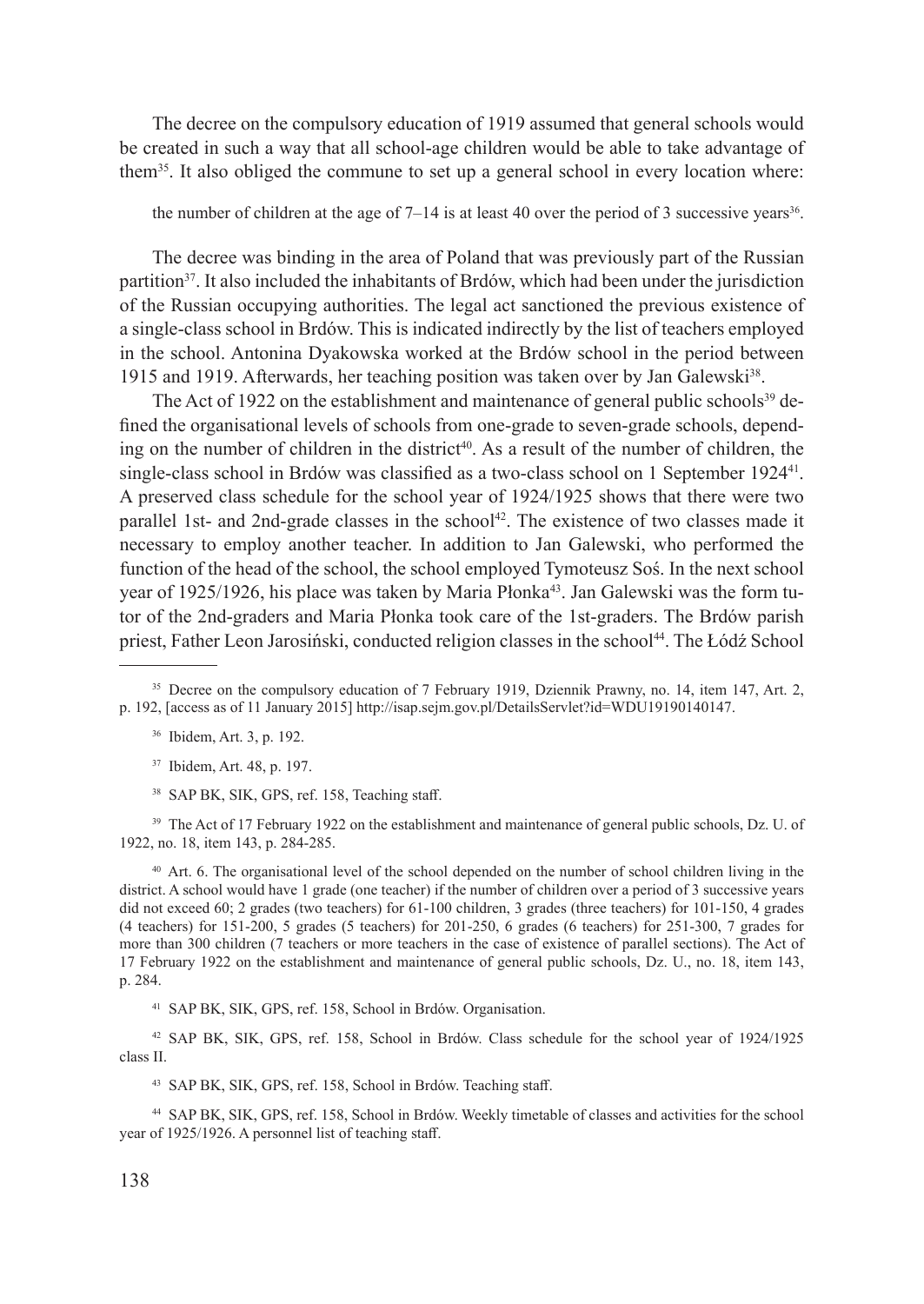District Education Authority approved the structure of the school in Brdów as a two-grade general school on 3 February 1927<sup>45</sup>. The number of students in the school increased, so new teachers were employed in the school on 1 September 1927: Antoni Kaźmierczak (who worked for only one school year) and Cecylia Urbańska, and Władysław Kędziora from 1 October of the same year<sup>46</sup>. The school structure was changed for a four-grade general school by the decision of the Łódź School District Education Authority on 13 August 1928. It started its operation on 1 September 192847. For this reason, the school employed Maria Niezgodówna-Petrykowska on 1 August 1928<sup>48</sup>.

The increasing number of students attending the Brdów institution caused another organisational change at the school. From 1 September 1929, a 6-grade school programme was implemented there, although the Łódź District Education Authority officially changed the structure of the school and raised it to the 6-grade general school level only on 1 September 193149. According to the preserved documents, 320 students were registered at and 316 attended the school in Brdów<sup>50</sup>. They came from the following locations: Brdów, Kolonia od Babiaka, Kolonia od Izbicy (the current Władysława Jagiełły street), Bugaj, Nowiny, Psary, Świętosławice and Gaj Stolarski. Also, children from Modzerów, which was not part of the Brdów district, attended the school<sup>51</sup>.

In the school year of 1929/30, the general public school consisted of 7 sections and sections  $1-3$  had two parallel classes<sup>52</sup>. The teaching staff was composed of seven teachers. These were: Jan Galewski – head of the school, Maria Niezgodówna-Petrykowska, Stanisława Bałtruszajtysówna, Józef Opic, Stefan Klotowski, Cecylia Urbańska<sup>53</sup> and priest Józef Markowski, who conducted religion class<sup>54</sup>. All of the mentioned educators except for Father Markowski also performed the functions of form tutors. Some had students from multiple classes under their supervision<sup>55</sup>. As in previous years, new teachers

- <sup>45</sup> SAP BK, SIK, GPS, ref. 158, School in Brdów. Organisation.
- <sup>46</sup> SAP BK, SIK, GPS, ref. 158, School in Brdów. Teaching staff.
- <sup>47</sup> SAP BK, SIK, GPS, ref. 158, School in Brdów. Organisation.
- <sup>48</sup> SAP BK, SIK, GPS, ref. 158, Teaching staff.
- <sup>49</sup> SAP BK, SIK, GPS, ref. 158, School in Brdów. Organisation.

<sup>50</sup> SAP BK, SIK, GPS, ref. 158, Weekly class schedule for the school year of 1929/30. Number of children as of 1 October.

<sup>51</sup> SAP BK, SIK, GPS, ref. 158, Weekly class schedule for the school year of 1929/30. Number of children from individual villages (towns).

<sup>52</sup> SAP BK, SIK, GPS, ref. 158, Weekly timetable of working hours of the teaching staff for the school year of 1929/1930.

<sup>53</sup> Cecylia Urbańska worked in Brdów until 31 July 1931. Kazimiera Porażkówna took her place on 1 September 1931. SAP BK, SIK, GPS, ref. 158, Teaching staff.

<sup>54</sup> SAP BK, SIK, GPS, ref. 158, Weekly class timetable for the school year of 1929/30. A personnel list of teaching staff.

<sup>55</sup> Jan Galewski – school head – tutor of class 3; Maria Niezgodówna-Petrykowska – class 5; Stanisława Bałtruszajtysówna – classes 1, 3, 6; Józef Opic – class 2; Stefan Klotowski – class 4; Cecylia Urbańska – class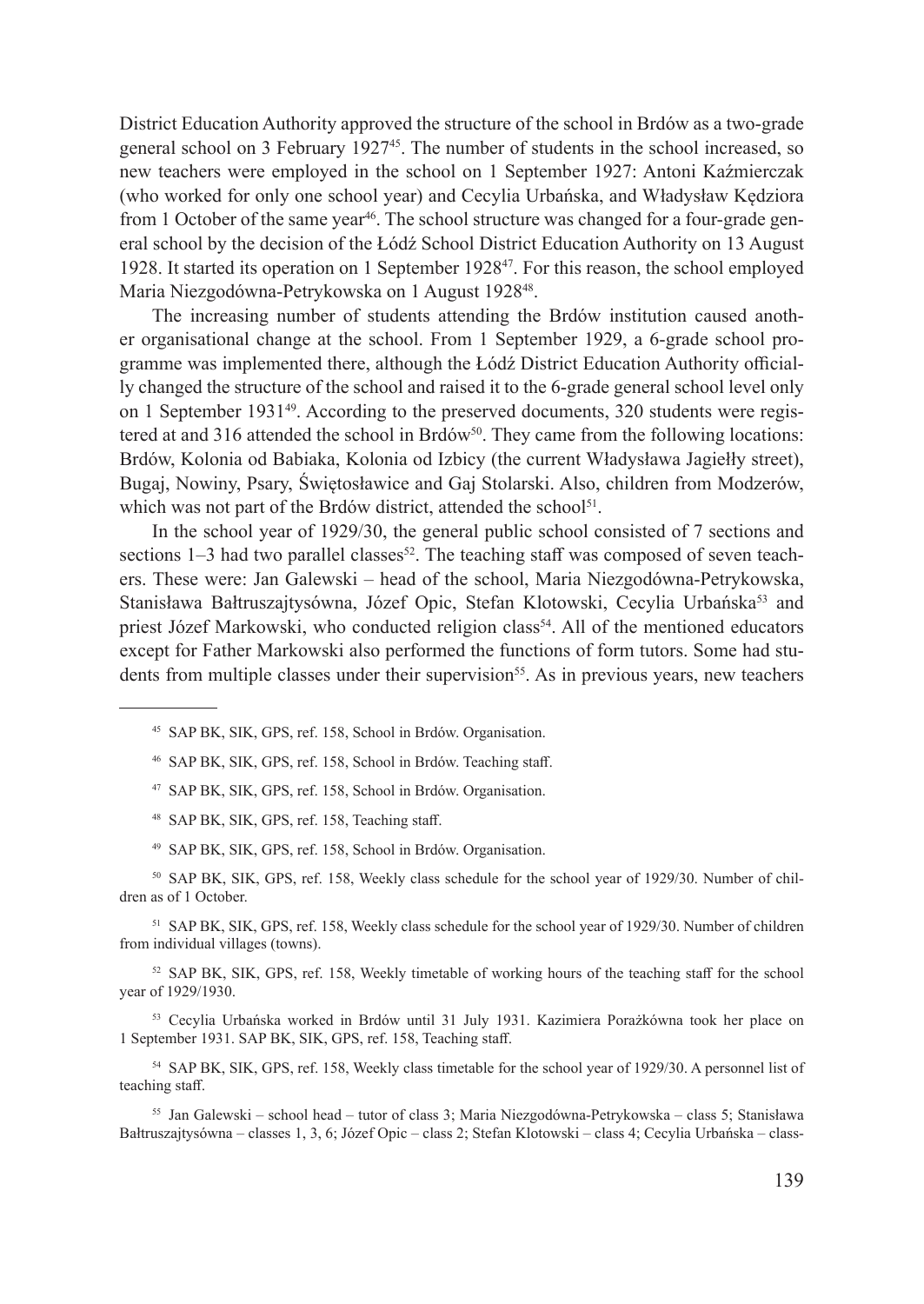were employed. These were the teachers mentioned above: Stanisława Bałtruszajtysówna, Józef Opic<sup>56</sup> and Stefan Klotowski<sup>57</sup>.

An interesting description of the organisational state of the school in Brdów is contained in the preserved reporting documentation prepared on 1 December 1930. According to it, the Brdów school had a five-grade structure<sup>58</sup>. The children learned in seven sections, the first three of which had parallel sections themselves. According to the then existing regulations, the schools of lower organisational level than a seven-grade school taught selected sections in one class room as part of the so-called combined classes. In such a group, one section learned aloud and the other section learned quietly. At the school in Brdów, students from sections 2b and 3b, as well as 6 and 7, participated in a combined study<sup>59</sup>. The regulations provided for the existence of one-year and two-year classes, i.e. such where students were given one year of the so-called "loud study" and the other year of the so-called "quiet study". Such a structure was designed to increase the number of hours spent learning certain subjects. In all sections, eleven subjects were taught throughout the entire cycle $60$ , with the greatest number of hours devoted to learning Polish, counting and geometry<sup>61</sup>. Teachers working at the Brdów school taught a few subjects and even all of them in sections 1–3. All the educators were employed full time. The teaching plan applicable at the time contained 30 periods of instruction per week. Only the head of the school had a smaller number of periods, which was 18 hours per week. The catechists taught religion for 12 periods a week in all sections<sup>62</sup>.

The student qualification results in the period of 1928–1931 and 1937 are quite interesting. At the end of the school year of 1928/1929, 27% of students registered at the school did not receive a promotion to the upper grade. The greatest number of non-promoted stu-

<sup>56</sup> Józef Opic worked in Brdów until he retired. From 1946 on, he performed the role of the school head. See RACINOWSKI, D., *Józef Opic (1904-1988) – nauczyciel, wychowawca i społecznik*, "Polonia Maior Orientalis" 2016, vol. 3, p. 181-198.

<sup>57</sup> Stefan Klotowski was employed on a contract from 1 October 1929 until 31 December 1929. Władysław Kędziora, who had previously worked in Brdów, took his place on 1 January 1930. SAP BK, SIK, GPS, ref. 158, Teaching staff.

<sup>58</sup> The document stated that the school was four-grade. The digit 4 was crossed-out and a correction was made in red stating it was 5-grade. This is corroborated by the number of employed teachers, as well. SAP BK, SIK, GPS, ref. 158, General information (as of 1 December 1930), General public school in Brdów, k. 259.

<sup>59</sup> SAP BK, SIK, GPS, ref. 158, Organisation of study (as of 1 December 1930), k. 263.

<sup>60</sup> The General Public School in Brdów taught the following subjects: religion, Polish language, counting and geometry, drawing, practical classes, singing and physical education (all sections); German language (sections 5–7); natural science, geography and history (sections 3–7). SAP BK, SIK, GPS, ref. 158, Organisation of study (as of 1 December 1930), Teaching subjects, no. 263.

<sup>61</sup> SAP BK, SIK, GPS, ref. 158, Organisation of study (as of 1 December 1930), Teaching subjects, k. 263.

<sup>62</sup> SAP BK, SIK, GPS, ref. 158, Teachers and other active and inactive school officers receiving salary (as of 1 December 1930), k. 264.

es 1, 2, 3. SAP BK, SIK, GPS, ref. 158, Weekly class timetable for the school year of 1929/30. A personnel list of teaching staff.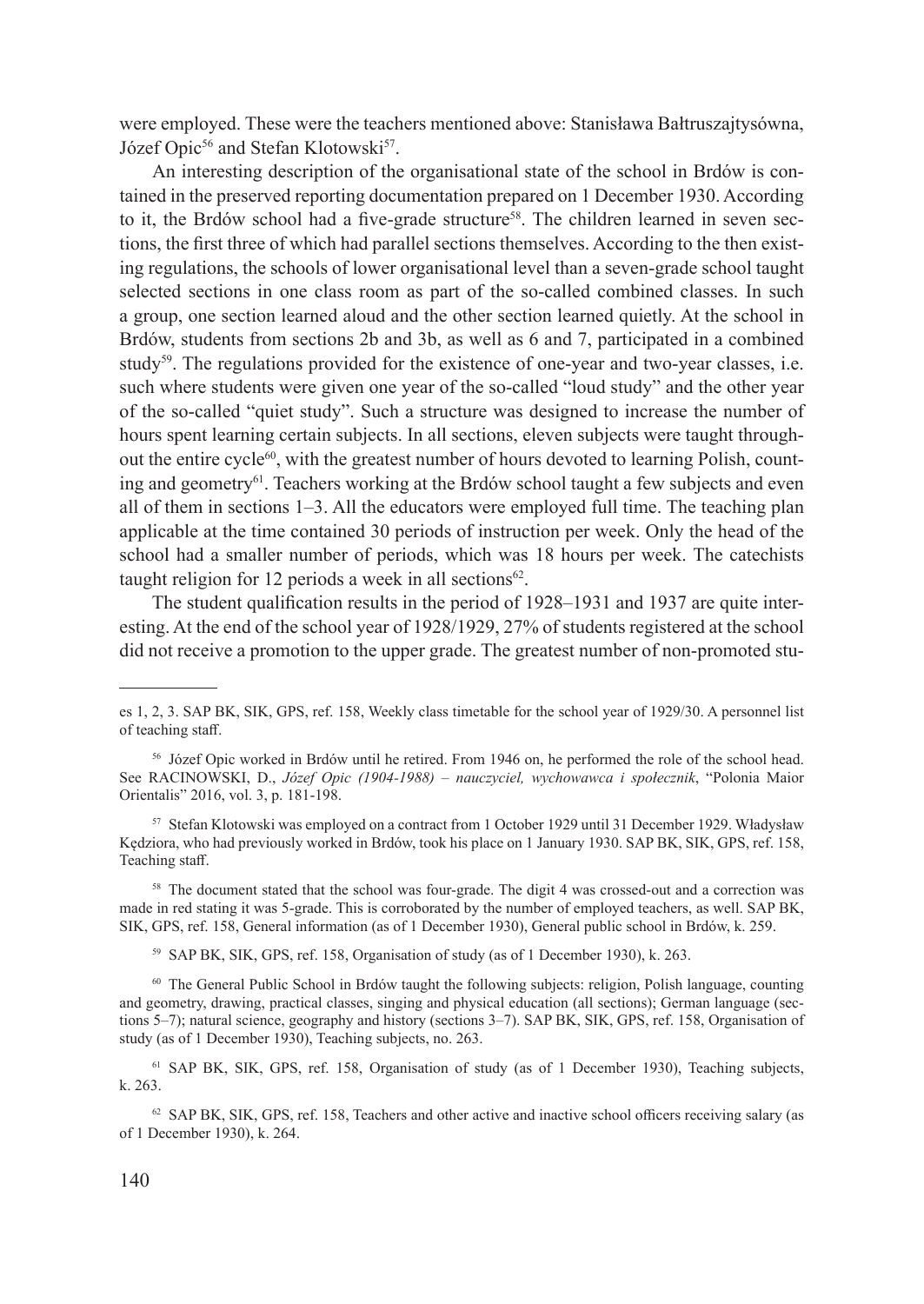dents was in sections 1–3. The documents show that 41% of students from section 3 did not get a promotion. 40% of students from section 2 and 23% of children from section 1 did not get promoted to the higher section. The situation was the best in section 6 (the last one), where the promotion was received by all students. 26% of students were not promoted in the next school year of 1929/1930. As in the previous year, the greatest number of non-promoted students was in sections 1–3. In this group, the smallest number of promoted students was in section 2, where 35% of children did not receive such a promotion. The situation was slightly better in section 3, where 30% of students did not qualify for the next programme section level. The students from the last 7th section proved the best. They were able to boast 100% qualification rate, which meant the graduation from the school in Brdów.<sup>63</sup> In the school year of 1928/1929, there were 205 students in sections 1–3 and their parallel sections. 62 students, or 31%, were not promoted in this group. The students from sections 1–3 and parallel sections accounted for as much as 80% of all the non-promoted students in the Brdów school. In the next school year, 29% of students (i.e. 58 of 203 registered students) from the same sections did not get a promotion to a higher programme section. They accounted for  $71\%$  of all non-promoted students at the school<sup>64</sup>. The statistics show that the greatest number of students who were not promoted were in the lower sections. One can only assume that the teachers thought that the students in these sections should acquire some knowledge and skills that would be necessary in their further education. Some students needed more time to acquire this knowledge and skills.

78.5% of students received a promotion and 21.5% did not receive it at the end of 1931. Comparing with previous years, it is clear that the percentage of students without promotion decreased. In the discussed period, most students without promotion were in grade 6 (39%) and smallest number was in grade 1 (13%) and 2 (20%)<sup>65</sup>. Over the years, the qualification results improved but still the number of children without a passing grade was significant. In order to reduce the proportion of failing students, the Teaching Staff Board made a decision in March 1937 to use any methods available to help the students at risk of receiving a failing grade. It was decided to do the following:

Get a better contact with the parents of those children who have failing grades. Supporting poor learners outside of the classroom was considered one of the most effective measures $^{66}$ .

At the end of the school year of 1936/1937, 83% of students were promoted and 17% were not. Compared to the previous years, there was a significant decrease compared to the beginning of the 1930s. The percentage among all the non-promoted students was the highest in grades 3 and 5 (each 20%) and 1 and 2 (each 18%). The smallest number of failed students was in grade 6 (one student) and grade 7 (two students). One-fifth of the

<sup>63</sup> SAP BK, SIK, GPS, ref. 158, Qualification results and student traffic in the school year of 1929/30, k. 270.

<sup>64</sup> Ibidem.

<sup>&</sup>lt;sup>65</sup> SAP BK, SIK, GPS, ref. 158, Annual report for the school year of 1930/31.

<sup>66</sup> SAP BK, SIK, GPS, ref. 158, Minutes of the meeting… held on 22 March 1937, k. 68.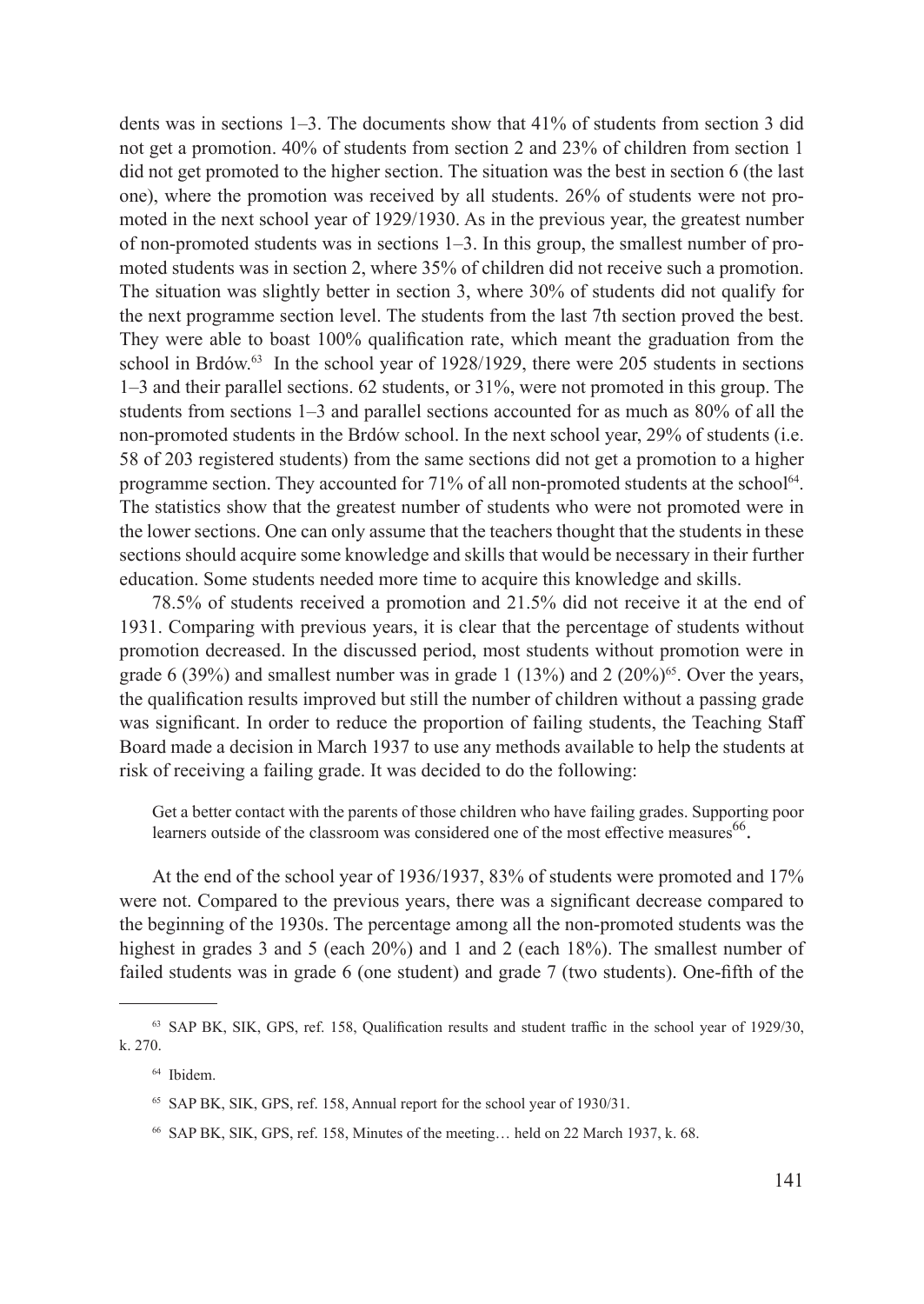students in grades 3 and 5 did not get promoted to the higher section. There was no grade with a 100% promotion to the higher section. Even in the last seventh class, there were two students who did not get a promotion, i.e. did not graduate from the school in Brdów<sup>67</sup>.

Teachers of the school in Brdów took the following information into account when giving the students periodical or end-of-year grades:

- child's attendance,
- uncompleted homework,
- bad home conditions,
- no light, notebooks, books and others,
- talented child's laziness,
- $-$  slow child's diligence<sup>68</sup>.
- $-$  difficult working conditions for combined classes<sup>69</sup>.

Nowadays, these criteria may seem somewhat archaic and would probably raise protests of the educational authorities, teachers, students and parents. However, they cannot be denied logic and common sense in choosing the criteria for assessing students in the school. The above-mentioned criteria for assessing students in the school in Brdów were used because educators who taught there knew their students and their home conditions and family situation well.

Thanks to the available documentation, it is possible to trace the origins of the students who attended the school in Brdów in the period in question. More than half of them were children from families holding medium and small farms.<sup>70</sup> Around 20% were children of craftsmen and fewer than 15% of children came from families of state and local government officials. The school was also attended by children of workers, merchants, state and local government officials and labourers hired for various physical jobs<sup>71</sup>. The smallest group was students from families of teachers, who were classified as servants and lower-ranking officials<sup>72</sup>. Perhaps this occupational structure of parents of the students attending the Brdów school was one of the reasons for such a large number of students who did not receive a promotion to a higher section. Children from farming families often helped with small farm work. For this reason, they skipped more classes. That was especially the case in the spring, which was the seed-time for cereals, potatoes and beets, and the autumn, which was the harvest time. Parents did not have time to ensure that their children fulfilled their school duties. Many parents were illiterate, which made it impossible to offer their children any help. Extra free hands seemed a better solution than hiring

<sup>69</sup> SAP BK, SIK, GPS, ref. 158, Minutes of the meeting… held on 22 March 1937, k. 68.

<sup>67</sup> SAP BK, SIK, GPS, ref. 158, Minutes of the meeting… held on 12 June 1937, k. 58.

<sup>68</sup> SAP BK, SIK, GPS, ref. 158, Minutes of the meeting… held on 12 December 1936, k. 104.

 $70$  The group of medium farmers included those who held farms with the surface area of  $5-20$  ha. Small farms had a surface area of less than 5 ha. SAP BK, SIK, GPS, ref. 158, Profession and professional position of students' parents, k.267.

<sup>71</sup> *Słownik języka polskiego*, Warsaw 1981, Vol. III, p. 840.

<sup>72</sup> SAP BK, SIK, GPS, ref. 158, Profession and professional position of students' parents, k. 267.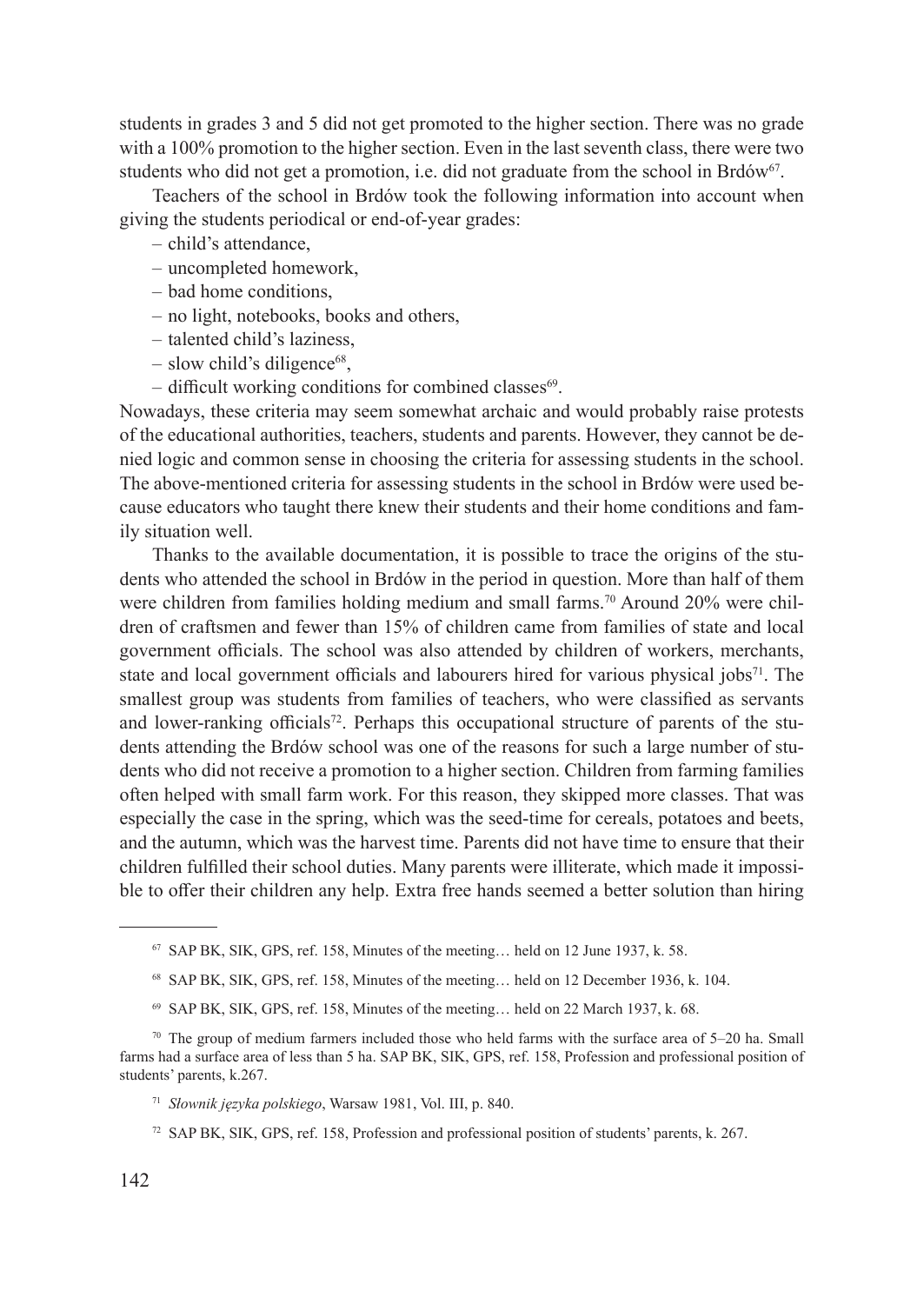labourers, who would have to be paid for their work. It can be said that farm duties resulting largely from poverty were one of the reasons for the high absenteeism of school children from farming families or those families who were employed by others.

Janusz Jędrzejewicz, the Minister of Religious Denominations and Public Enlightenment developed and implemented a new system of education in the interwar Poland. The Act of 11 March 1932 on the education system<sup>73</sup> introduced a reform (called "the Jędrzejewiczowska Reform" after its creator) which organised and unified the primary and post-primary education system. The earlier legal acts governing the education system served rather to adapt the different networks of schools inherited from the three partitions. The new legislative act introduced three organisational levels for general (primary) schools. From then on, general schools were divided into three levels (1st, 2nd and  $3rd$ <sup>74</sup> with the 3rd-level school being the highest level which implemented all the three programme tiers:

The first-level schools implemented the 1st programme level and<sup>75</sup> the most important components of levels 2 and 3. The first-level school had four grades, of which grades 1 and 2 lasted one year each, grade 3 lasted two years and grade 4 lasted three years. […] The second-level school implemented the entire 1st and 2nd programme level and the most important components of the 3rd level. The second-level school had 6 grades, the first five of which lasted one year each while grade 6 lasted 2 years. […] The third-level school […] implemented all three programme levels in entirety: the first level within the first 4 years of education, the second level within the next 2 years and the third level in the last year. […] The third-level school had 7 one-year grades<sup>76</sup>.

Warsaw School District Superintendent Wiktor Ambroziewicz issued the decision on the organisation of the school in Brdów on 17 February 1937. Based e.g. on the school network plan developed by the commune of Lubotyń and the minutes of the meeting of the School Supervision of the commune of Lubotyń of 20 October 1936, he decided that:

A seven-grade general public school would be organised in Brdów, commune of Lubotyń, poviat of Koło, whose district would include: the villages of Brdów, Kolonia Brdowskie Nowiny, Bugaj, Parcele Psary and Kolonia Ostrowy<sup>77</sup>.

<sup>73</sup> The Act of 11 March 1932 on the education system, Dz. U. of 1932, no. 38, item 389, p. 639–645, [access as of 2 January 2015] http://isap.sejm.gov.pl/DetailsServlet?id=WDU19320380389.

<sup>74</sup> The Act of 11 March 1932 on the education system, Art. 12, Dz. U. of 1932, no. 38, item 389, p. 640, http://isap.sejm.gov.pl/DetailsServlet?id=WDU19320380389 [access as of 2 January 2015].

<sup>75</sup> According to Art. 11 of the Act on the education system: "There are three levels in the general school programme: the first one provides the elementary outline of general education, the second one is an extension and deepening of the first level and the third one is intended to further develop youth in socio-civic and economic dimensions. [in:] Curriculum in the general public schools of the third level with Polish as a language of instruction, Biblioteka Oświaty i Wychowania, Vol.1, Lviv [1934?], p. X.

<sup>76</sup> The programme of study in general public schools of the second level with Polish as a language of instruction, Lviv 1936, p. 9.

<sup>77</sup> SAP BK, SIK, GPS, ref. 158, Decision on…, k. 83.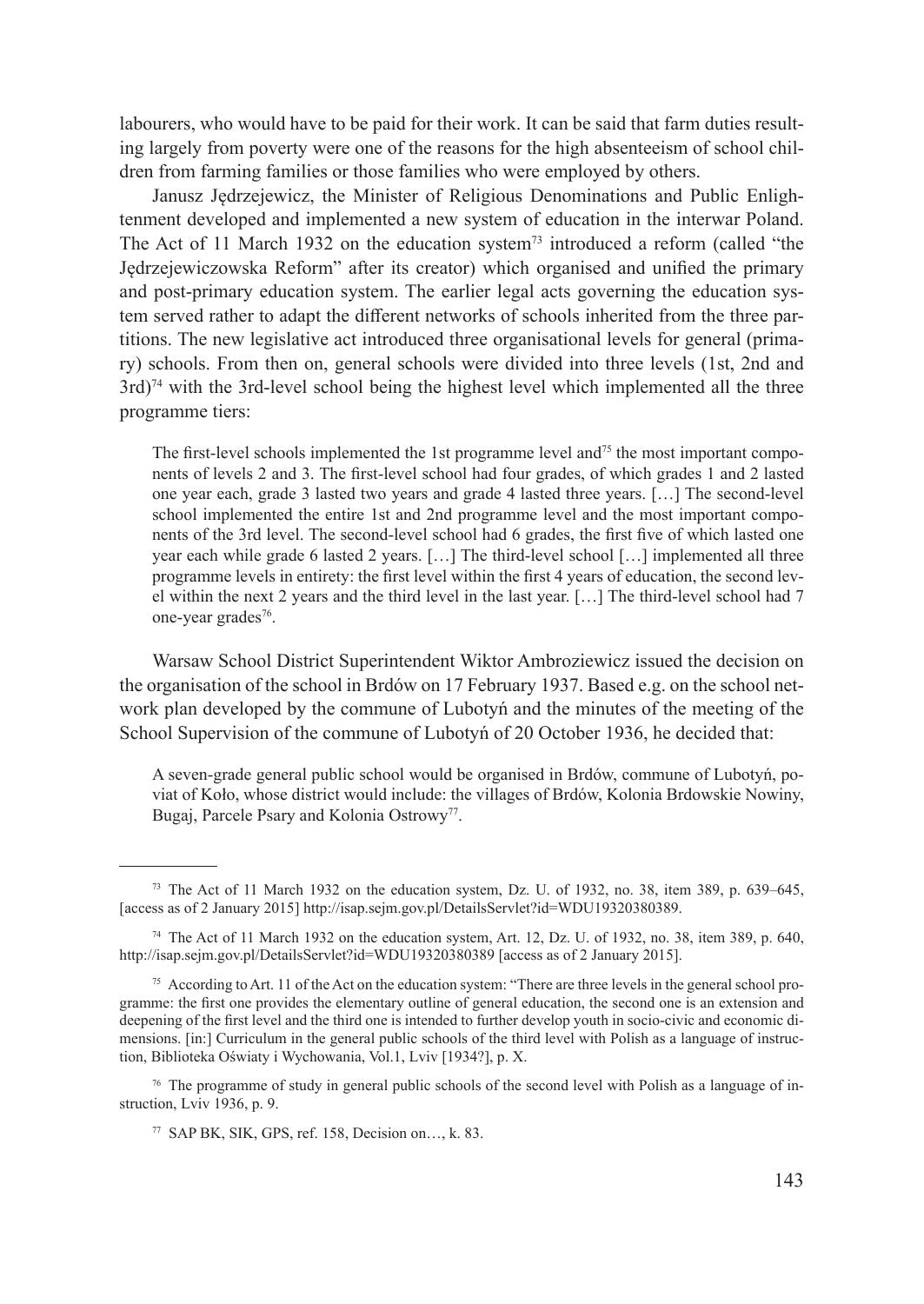Based on the decision made by the Superintendent, the School Inspector in Konin renamed the 5-grade General Public School in Brdów to the General Public School of 3rd Level<sup>78</sup>, i.e. with seven one-year grades, on 15 November 1937. This was the last stage of the development of the Brdów school in the interwar period. Students of just two grades managed to graduate from the school in Brdów after its reorganisation. The school's activity was interrupted by the outbreak of World War II and the Nazi occupation.

In the 3rd level General Public School in Brdów, 11 subjects were taught during the cycle79, with 7 subjects being taught throughout the entire seven-year cycle. They included artistic subjects, such as drawing, singing and practical classes. The greatest number of time was devoted to learning Polish and arithmetic with geometry. Once a week, selected students from grades  $5-7$  had an hour-long class as part of the school choir $^{80}$ . It is interesting to note that no foreign language was taught at the time, especially because German had been taught previously.

There were five teachers in the reorganised school, including four permanent employees and one contracted<sup>81</sup> as well as a catechist hired on an hourly basis<sup>82</sup>.

Due to the large number of children in the school year of 1937/1938, two first sections (with the total number of students being 75) were organised in parallel. The small number of teachers forced them to perform the role of a form tutor in two sections (classes) simultaneously $83$ , which seems to be a daunting, or even impossible, task. One also should take into account the number of children in each class, which differed significantly from today's standards<sup>84</sup>. Form tutors working at that time had to put a lot of effort into controlling class groups and educating students according to the rules and expectations of the educational authorities. As is evident in the analysis of the documents below, the effects of the tutors' work were, to say the least, good.

82 SAP BK, SIK, GPS, ref. 158, Organisational report... of 2 October 1937. Teaching staff and division of hours.

<sup>83</sup> Form tutors in the school year of 1937/1938: Marian Janowski – school head – classes 6 and 7; Walentyna Janowska – classes 1b and 3; Stanisława Kędziorowa – classes 1a and 5; Józef Opic – class 2; Stanisława Stuglikowa – on contract – class 4. SAP BK, SIK, GPS, ref. 158, Organisational report… of 2 October 1937. Teaching staff and division of hours.

<sup>78</sup> SAP BK, SIK, GPS, ref. 158, Letter from the School Inspector in Konin of 10 November 1937, k. 40.

<sup>79</sup> In the school year of 1937/1938 and in the next year, the following subjects were taught in Brdów: religion, Polish language, history, geography, natural sciences, arithmetic with geometry, drawing, practical classes, singing, physical exercises (physical education) and choir. SAP BK, SIK, GPS, ref. 158, Organisational report… of 2 October 1937.

<sup>80</sup> Ibidem.

<sup>&</sup>lt;sup>81</sup> The following persons worked in the Brdów school in the school year of 1937/1938: Marian Janowski – school head, Walentyna Janowska, Stanisława Kędziorowa, Józef Opic, Stanisława Stuglikowa – a contractor and a catechist. SAP BK, SIK, GPS, ref. 158, Organisational report… of 2 October 1937. Teaching staff and division of classes.

<sup>&</sup>lt;sup>84</sup> The number of students registered for each class in the school year of 1937/1938:  $1a - 37$ ;  $1b - 38$ ; 2 – 60; 3 – 55; 4 – 60; 5 – 58; 6 – 34; 7 – 19. SAP BK, SIK, GPS, ref. 158, Organisational report… of 2 October 1937. Students as of 1 October 1937.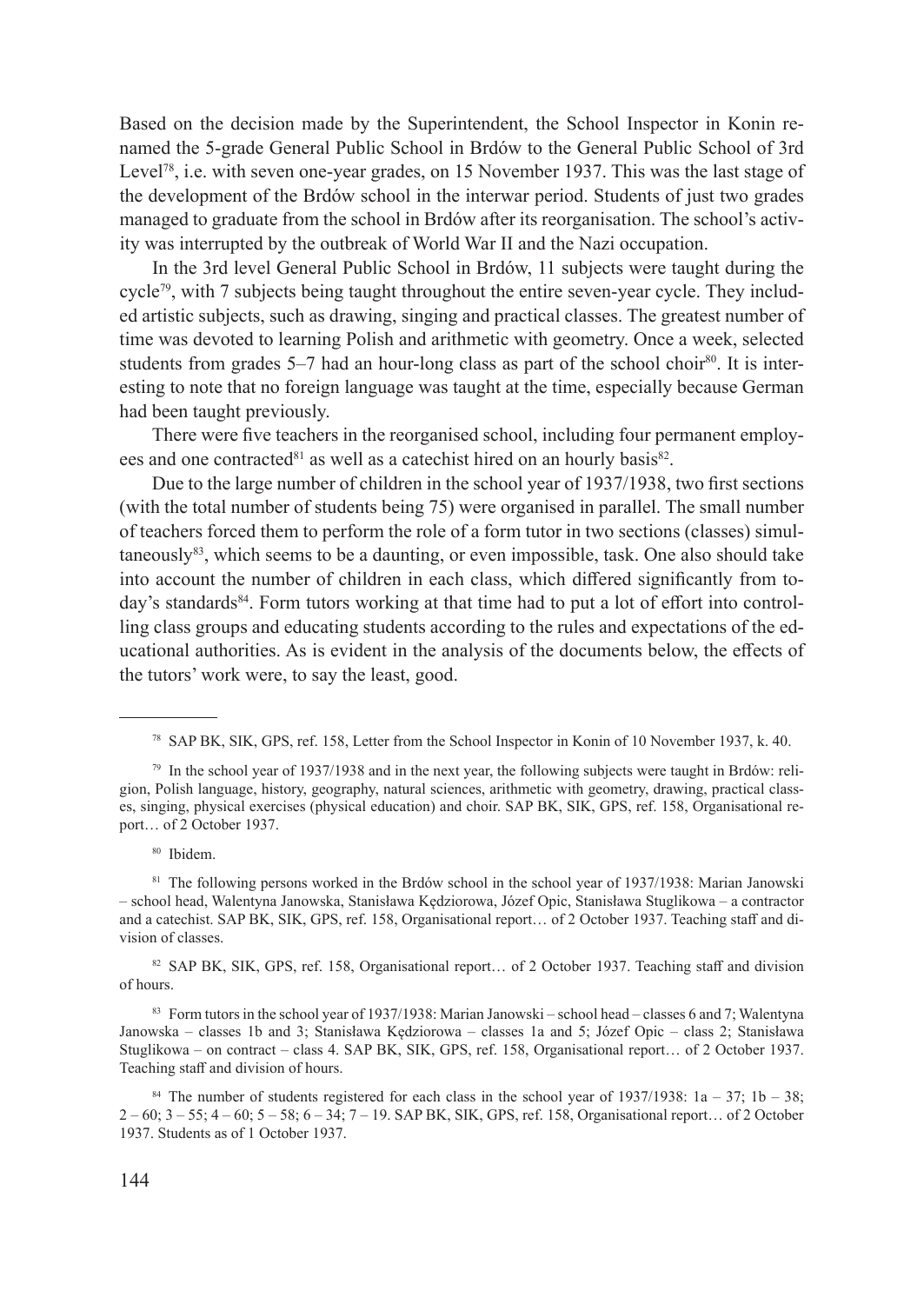The weekly class schedule for the school year of 1937/1938 looks interesting, as well. The students of classes 1b and 2 attended classes on the so-called "second shift", i.e. after the end of the classes for the students starting in the morning<sup>85</sup>. The last classes of the students from the so-called "second shift" ended already at 2:25 PM. It is not too late, considering the today's standards in Polish education system. Teaching on the second shift was caused by an insufficient number of classrooms in the Brdów school. There were not enough rooms to conduct lessons in all classes at the same time.

The weekly number of periods of instruction in different grades was varied. The higher programme level, the more classes there were. It should be borne in mind that the working week had 6 days and students learnt from Monday to Saturday. The distribution of the number of periods of instruction in individual classes is illustrated by the table. The weekly number of compulsory classes for students in the school year of 2014/2015, including extra classes from the group of activities available to the head of the school, conducted in the Brdów School Complex and the number of classes after the reform of education were also provided for comparison.

|                | Number of periods of instruction per week |                                 |                                        |  |  |  |  |  |
|----------------|-------------------------------------------|---------------------------------|----------------------------------------|--|--|--|--|--|
| grade          |                                           |                                 | School year of 2017/2018 <sup>88</sup> |  |  |  |  |  |
|                | School year of 1937/1938 <sup>86</sup>    | School year of $2014/2015^{87}$ | Beginning of the reform, liqui-        |  |  |  |  |  |
|                |                                           |                                 | dation of middle schools               |  |  |  |  |  |
|                | 15                                        | 22                              | 23                                     |  |  |  |  |  |
| $\mathfrak{D}$ | 18                                        | 23                              | 22                                     |  |  |  |  |  |
| $\mathcal{E}$  | 22                                        | 23                              | 23                                     |  |  |  |  |  |
| $\overline{4}$ | 24                                        | 29                              | 29                                     |  |  |  |  |  |
| 5              | 28                                        | 29                              | 31                                     |  |  |  |  |  |
| 6              | 32                                        | 31                              | 33                                     |  |  |  |  |  |
|                | 31                                        | 32 [1st mid-school]             | 35                                     |  |  |  |  |  |

Table 1. Number of periods of instruction per week conducted at the Brdów school in the selected three years

A clear difference in the number of hours can be seen in grades 1 and 2. The youngest students stayed at school for 2.5 lesson periods a day and the students in grade 2 stayed at

<sup>85</sup> SAP BK, SIK, GPS, ref. 158, Class schedule in the general public school in Brdów for the school year of 1937/1938, k. 35.

<sup>86</sup> 1 SAP BK, SIK, GPS, ref. 158, Class schedule in the general public school in Brdów for the school year of 1937/1938, k. 35.

<sup>87</sup> Weekly class schedule in the School Complex in Brdów applicable from 1 September 2014

<sup>88</sup> The Ordinance of the Minister of National Education of 28 March 1917 on the curricular plans for public schools. Appendix 1, Dz. U., RP 2017, item 703, p. 7-8.; Weekly lesson schedule in the Primary School in Brdów applicable from 1 September 2017.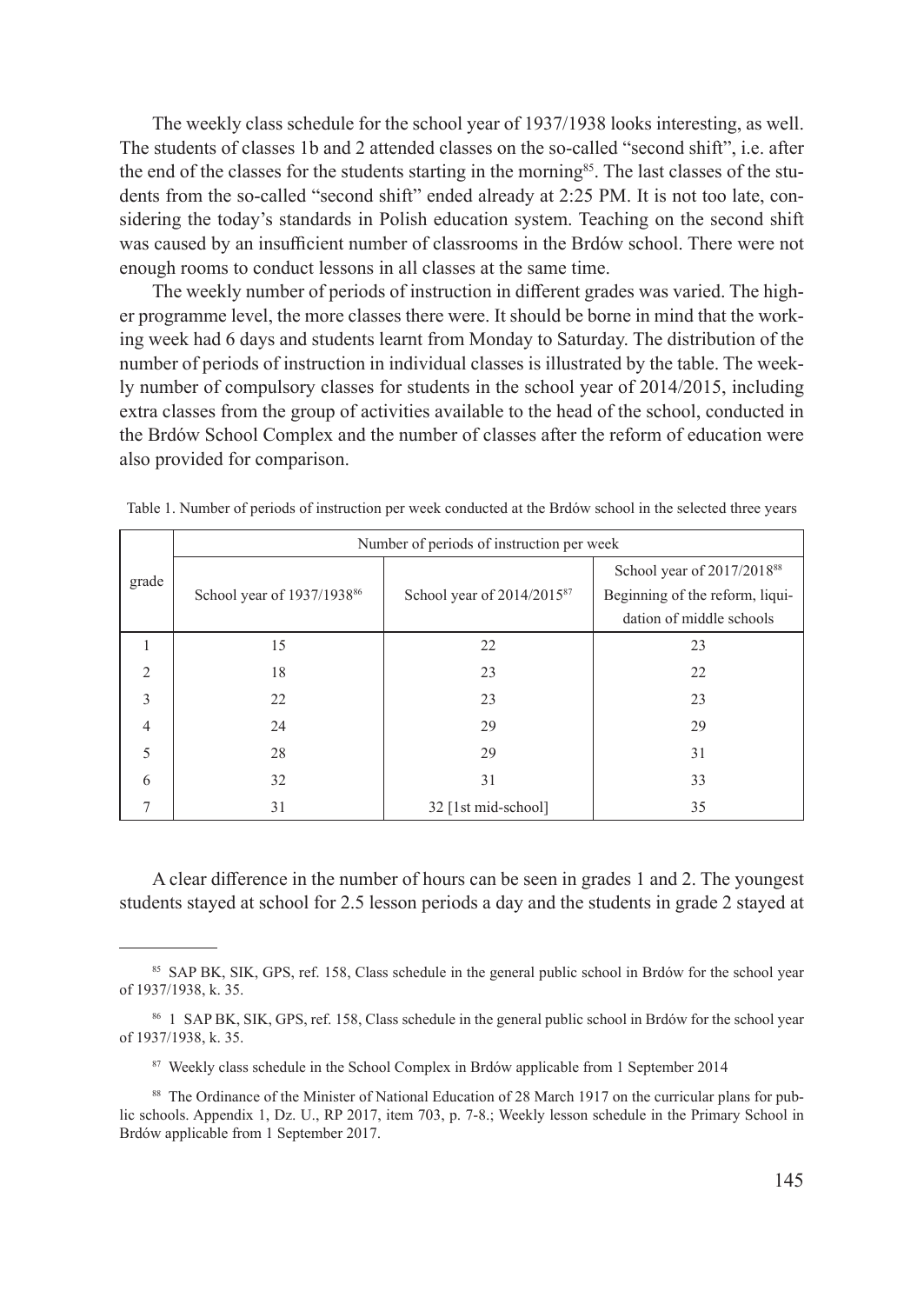school for 3 periods per day. Grade 4 students learned for the average of 4 periods a day and students in grades 5 and 6 had more than 5 lesson periods per day. Comparing these figures with the number of periods in the school year of 2014/2015, it can be seen that the greatest increase occurred for students in grades 1, 2 and 4. The average numbers of periods of instruction are also higher due to the five-day working week. Grade 1 and 2 students learn for an average of more than 4 periods a day. Students at grade 6 and middle school 1 have 6 and more periods of instruction per day on average. The increase in the number of classes per week is significant. This is also a result of a much greater number of subjects being taught. While a student of the seventh grade in the school year of 1937/1938 was taught 10 subjects, a student of the first grade of the middle school (previously the 7th grade) in  $2014/2015$  had 15 subjects. Students of the seventh grade are going to have 14 subjects<sup>89</sup>. As shown in the table, the students of this grade will have the greatest number of classes per week, i.e. 35 periods of instruction per week (or 7 per day).<sup>90</sup>

For a more complete picture of the work of students and educators, it is worthwhile to look at the distribution of failing grades for individual subjects in all classes. The data applies to the end-of-year qualification as of 12 June 1937.

The students received the greatest number of failing grades from the Polish language and arithmetic with geometry, which accounted for 72% of all the failing grades given in the discussed school year. Fifth–graders received the greatest number of failing marks, which accounted for 34% of all the marks given. As shown in the table, this was the class that did the worst, as the students received failing grades from as many as 7 subjects, including drawing and practical classes. Many failing grades were received by the youngest students in grades 1 and 2. 7th- and 6th-graders were the best, as there were only 4 fails there. In the discussed school year, 47% of all 292 students that attended the Brdów school received at least one failing grade at the end of the school year of 1936/1937.

Some light is cast on the level of education in the Brdów school in the interwar period by the reports and protocols of visits conducted by educational authorities in the period from 1935 to 1939. A report of the inspection conducted on 5 December 1935 contains a short description of the inspected classes and teachers' work. It is worthwhile to present the entire assessment of children in the inspected classes. The inspectors wrote:

Class 1 – the children are quite shaped and sharp, they can read, write and count on a satisfactory level. The notebooks are kept neat and clean.

Class 4 – the children barely shaped and contained. Knowledge of spelling is insufficient, poor grammar. Working methods inappropriate.

Class 5 – Lively children, quite sharp, have a satisfactory level of knowledge. They have difficulty in solving counting exercises on their own.

Class 7 – Children insufficiently taught to work on their own. They have a verbal knowledge about geography and Poland<sup>91</sup>.

<sup>89</sup> Ibidem, p. 7-7.

<sup>90</sup> The weekly class schedule at the Primary School in Brdów did not include revalidation classes for students with special educational needs.

<sup>&</sup>lt;sup>91</sup> SAP BK, SIK, GPS, ref. 158, Post-visit report of 5 December 1935. k. 1.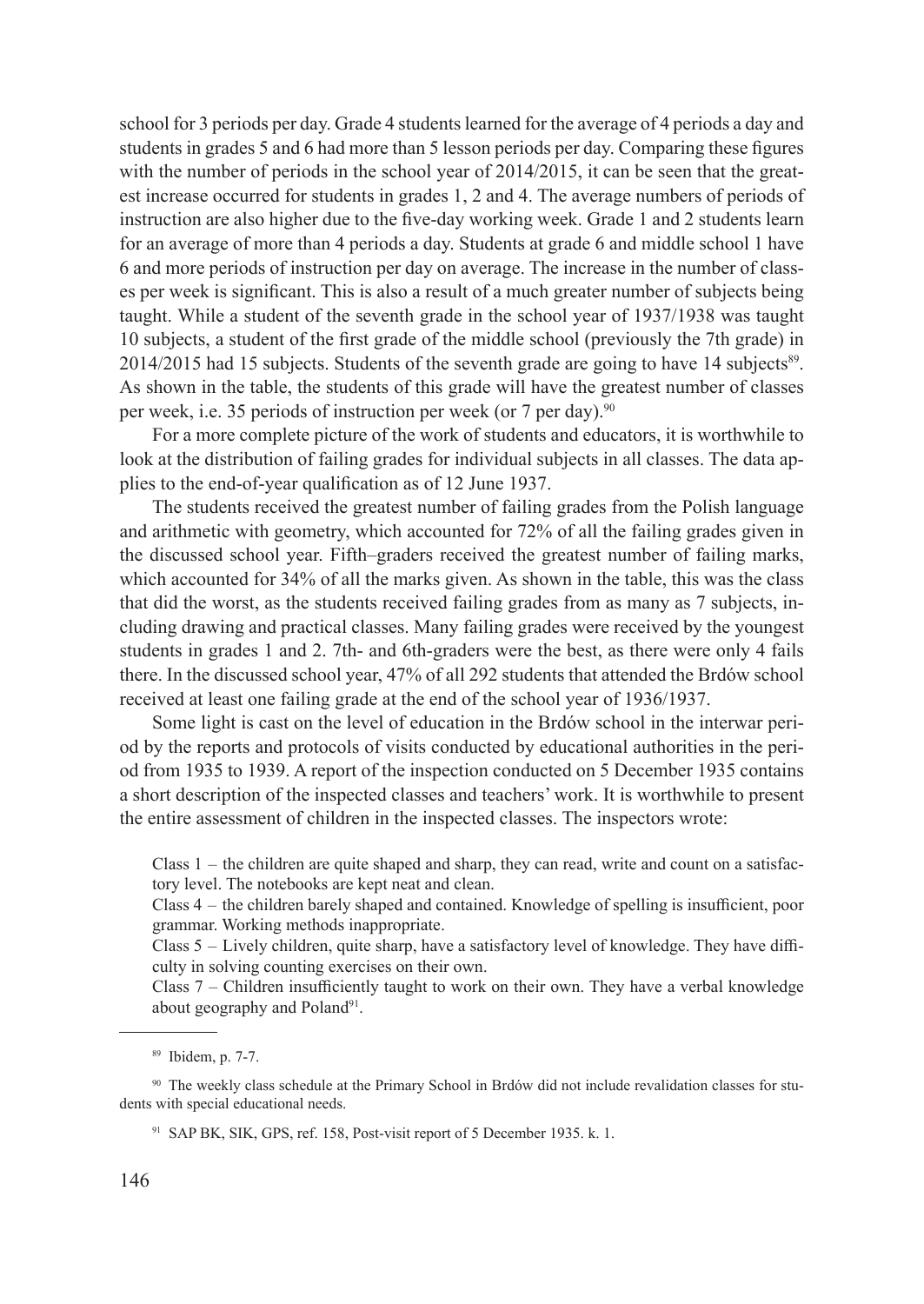|                                                    | Number of students | Failing grades from individual subjects <sup>92</sup> |                             |                 |           |         |                |                         |                                                   |
|----------------------------------------------------|--------------------|-------------------------------------------------------|-----------------------------|-----------------|-----------|---------|----------------|-------------------------|---------------------------------------------------|
| Section (class)                                    |                    | Polish language                                       | arithmetic<br>with geometry | natural science | geography | history | drawing        | activities<br>practical | Number of failing grades<br>in sections (classes) |
| 1                                                  | 57                 | 9                                                     | 9                           |                 |           |         |                |                         | 18                                                |
| $\overline{2}$                                     | 44                 | 9                                                     | 9                           |                 |           |         |                |                         | 18                                                |
| 3                                                  | 51                 | 10                                                    | 10                          |                 |           |         |                |                         | 20                                                |
| $\overline{4}$                                     | 49                 | $\overline{9}$                                        | 9                           | 6               | 1         |         |                | $\overline{2}$          | 27                                                |
| 5                                                  | 50                 | 11                                                    | 10                          | 3               | 11        | 6       | $\overline{2}$ | 3                       | 46                                                |
| 6                                                  | 17                 | 1                                                     | 1                           |                 | 1         |         | $\mathbf{1}$   |                         | $\overline{4}$                                    |
| 7                                                  | 24                 | 1                                                     | 1                           | $\overline{2}$  |           |         |                |                         | $\overline{4}$                                    |
| Total number<br>of failing grades<br>from subjects | 292                | 50                                                    | 49                          | 11              | 13        | 6       | 3              | 5                       | 137                                               |
| percentage share<br>of failing grades              | 100                | 17                                                    | 17                          | 0.04            | 0.04      | 0.02    | 0.01           | 0.02                    | 46.9                                              |

Table 2. Failing grades from individual subjects received by Brdów school students at the end of the school year of 1936/1937

The inspected classes came out quite good except for class 4, which was evaluated negatively. In the conclusions of the visit, it was written that the level of spelling at school needs to improve. Attention was drawn to the lacking school hygiene and daily culture among the students. Also, an evaluation of teaching staff was conducted. It was stated that:

The attitude of teachers to children is nice, the atmosphere of work in individual classes is friendly, but the atmosphere among the teachers is not good […] irritation and mutual animos $ity<sup>93</sup>$ .

At the end of the report, the inspectors gave recommendations to strengthen the weaknesses present in the school and the teachers' work. The following areas were indicated:

Improve the atmosphere of work among the teaching staff, remove the shortcomings in the area of the everyday culture, more care should be taken to follow the rules of school hygiene, im-

<sup>92</sup> SAP BK, SIK, GPS, ref. 158, Minutes of the meeting of Teaching Staff... of 12 June 1937, k. 58.

<sup>93</sup> SAP BK, SIK, GPS, ref. 158, Post-visit report of 5 December 1935. k. 2.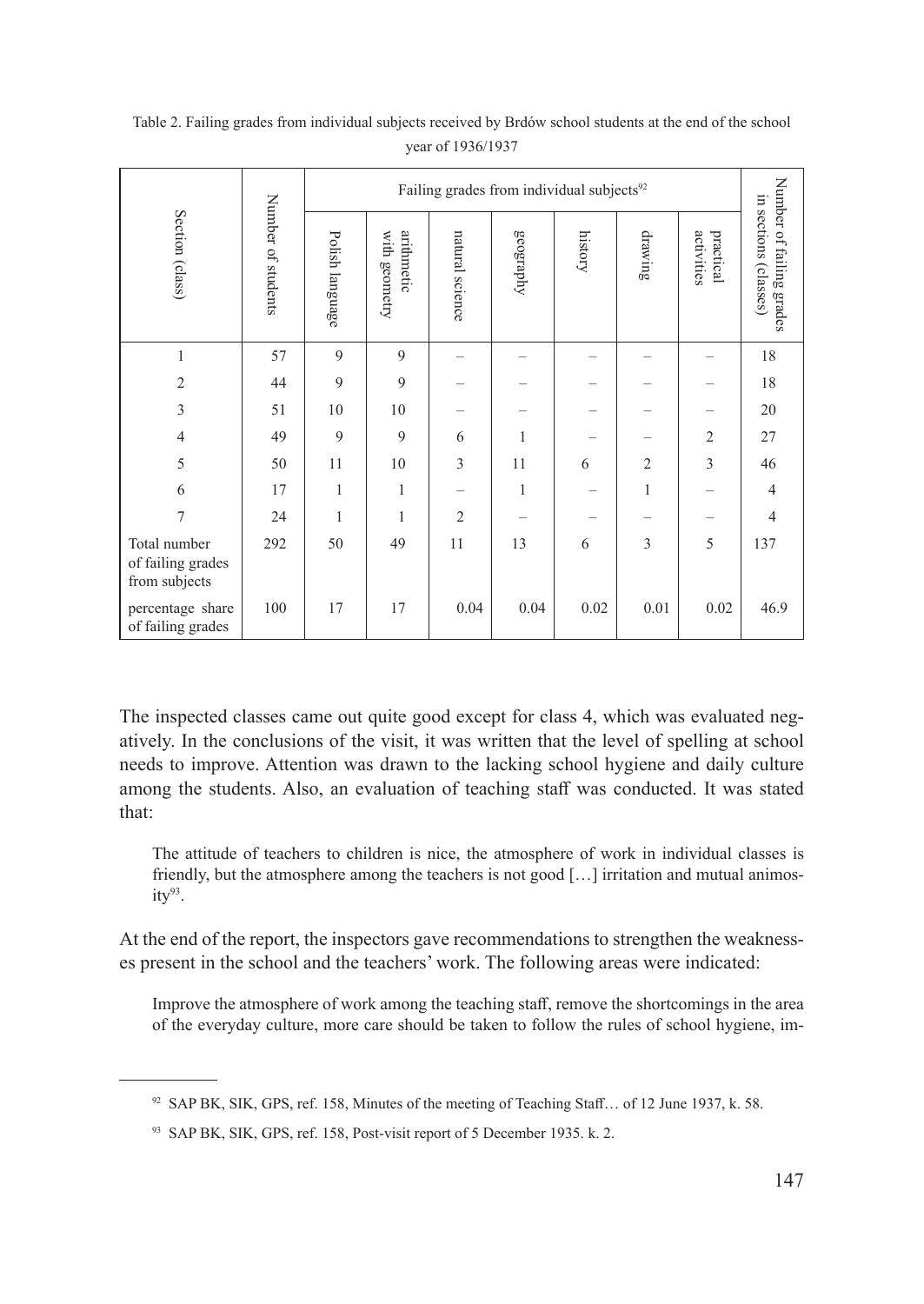prove the results in spelling, more attention should be paid to the principle of children's independent work in the applied working methods.94

Another visit took place on 26 and 27 January 1938, shortly after the reorganisation of the school. Grades 2 and 4–7 were inspected. The teaching results in grades 1–2 and 7 were examined. School sub-inspector Stefan Ubysz wrote in his report:

The educational status and the level of education of the school are adequate in general. Children are quite sharp, but classes 2–4 are not well controlled. These are classes with a lot of students and they present great difficulties in conducting educational work<sup>95</sup>.

The recommendations for further work stated that more attention should be paid to cleanliness in classrooms and among students, care should be taken of the students' outer clothing and to ensure timely arrivals of students at the school and improve their attendance in general. A lot of space was devoted to indicating the areas that would improve the level of education in the school. The inspector suggested:

- letting children work more on their own,
- increasing the involvement of children in the class,
- preparation for skilful use of textbooks;
- assigning specific, doable and controllable homework in a deliberate and organised man ner
- improve the teaching results in the area of spelling<sup>96</sup>.

The sub-inspector made a reference to the work of the educators. He wrote that "the teaching staff is not a harmonised, uniform group personality"<sup>97</sup>. He gave the teachers guidelines for additional work. He wrote:

Undertake self-learning activity as part of the work performed by the teaching staff board in the area of teaching methodology and application of appropriate pedagogical methods in the education of youth<sup>98</sup>.

The inspectors drew attention to the poor situation among the teachers for the second time in a row. The need to train the Brdów school teaching staff was also emphasised.

The last school visit in the interwar period took place on 23 and 24 March 1939. The working conditions and the conditions and results of didactic and educational work were examined. The inspection covered all classes and all educators teaching at the school

<sup>98</sup> Ibidem.

<sup>94</sup> Ibidem.

<sup>95</sup> SAP BK, SIK, GPS, ref. 158, Report of the visit to the general public school of the 3rd grade in Brdów, k. 5.

<sup>96</sup> Ibidem.

<sup>&</sup>lt;sup>97</sup> SAP BK, SIK, GPS, ref. 158, Report of the visit to the general public school of the 3rd grade in Brdów, k. 5.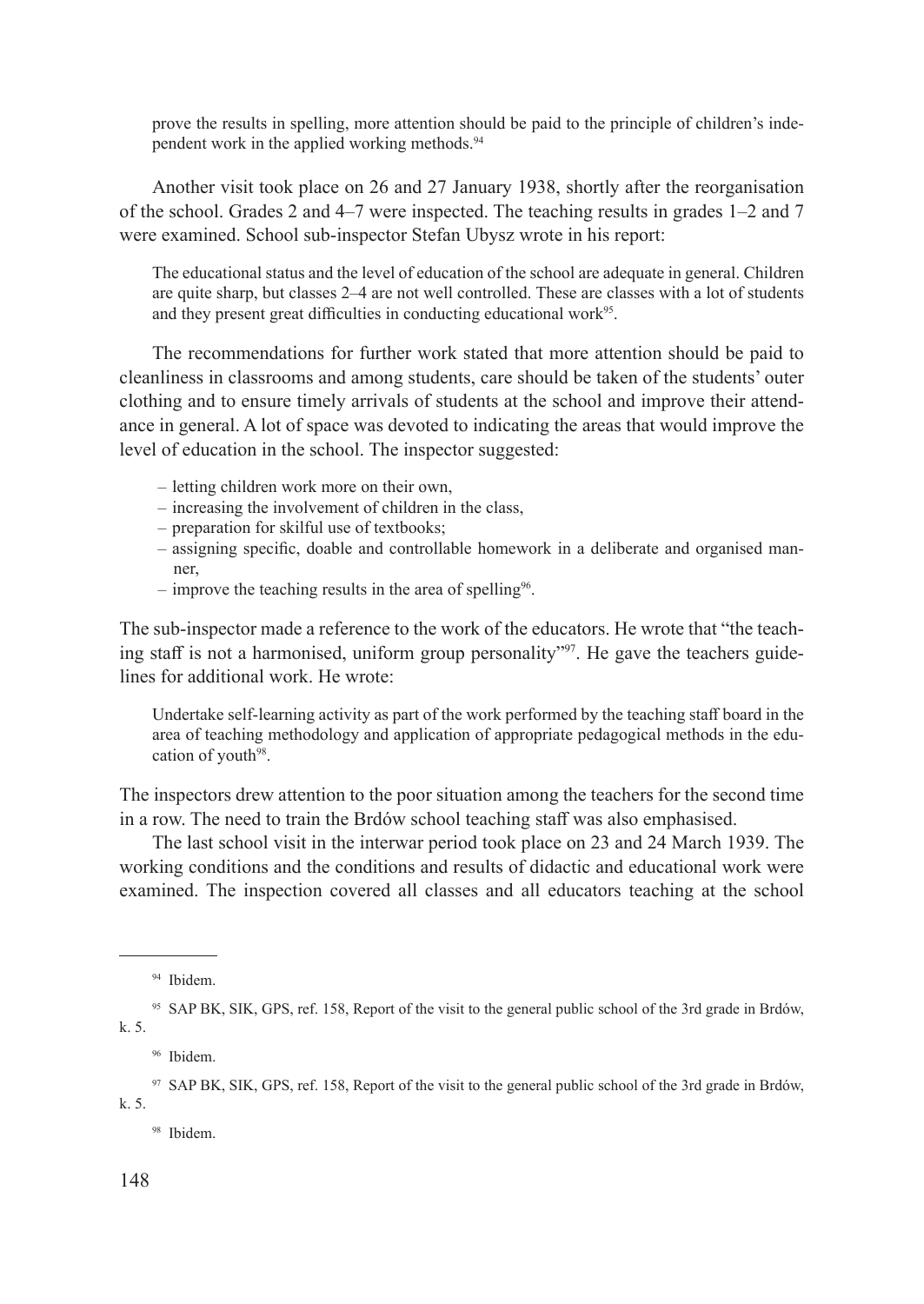in Brdów. The description of the inspected classes is interesting. School sub-inspector Kazimierz Stasierski wrote:

- Class 1 children speak, write and read well enough.
- Class 2 speaking and reading quite good, results in spelling and arithmetic sufficient. Clean handwriting.
- Class  $3$  results in the Polish language speaking, writing and reading are sufficient but grammar is very poor. Knowledge of arithmetic – multiplication table, addition, subtraction – sufficient.
- Class 4 sufficient results in arithmetic.
- Class 5 children's reading and spelling skills are sufficient. Good knowledge of grammar. Arithmetic lessons are conducted in a proper manner. […] Overall arithmetic results are poor. Knowledge of natural science […] sufficiently revised.
- Class  $6 -$  Geography and history lessons were interesting. Results from geography [...] sufficient. Results from history  $[\dots]$  are generally good<sup>99</sup>.

The sub-inspector indicated a good level of education among the children, which manifested itself, among others, in children being good, polite and "generally clean". The children also took care of the aesthetics of the notebooks. It was once again pointed out that "the group has yet to form a compact unit, which is necessary to continue the proper work"<sup>100</sup>. In the post-inspection recommendations, the school sub-inspector wrote:

– Include more activities for children; reduce minor questions and use more topics; remember about trips.

– Strive to reduce the number of repeating students by taking care of slower students in particular; when determining the number of repeating students, take into account the students' conditions at home and apply absolute objectivity<sup>101</sup>.

The inspector emphasised the problem of repeaters (students repeating a grade), He thought there were too many of them. A survey conducted among the students seemingly indicated the reasons for their retention in the same grade for another year. The conclusions of the report indicated the ways of solving this problem and indirectly included the causes of the excessive number of repeaters in the Brdów school. It is not known whether the recommendations were followed and whether they brought any positive results because a few months later World War II broke out and the school was closed for more than five years. The last inspection took place in the new school building, so the recommendations from previous inspections in this area were fulfilled. Working and teaching conditions did improve significantly. Moving to a new school building also had an impact on the improvement of hygiene and personal culture among students, as pointed out by the inspector. The

<sup>99</sup> SAP BK, SIK, GPS, ref. 158, Report of the visit to the general public school of the 3rd grade in Brdów, k. 7-8.

<sup>&</sup>lt;sup>100</sup> SAP BK, SIK, GPS, ref. 158, Report of the visit to the general public school of the 3rd grade in Brdów, k. 7.

<sup>101</sup> SAP BK, SIK, GPS, ref. 158, Report of the visit to the general public school of the 3rd grade in Brdów, k. 8.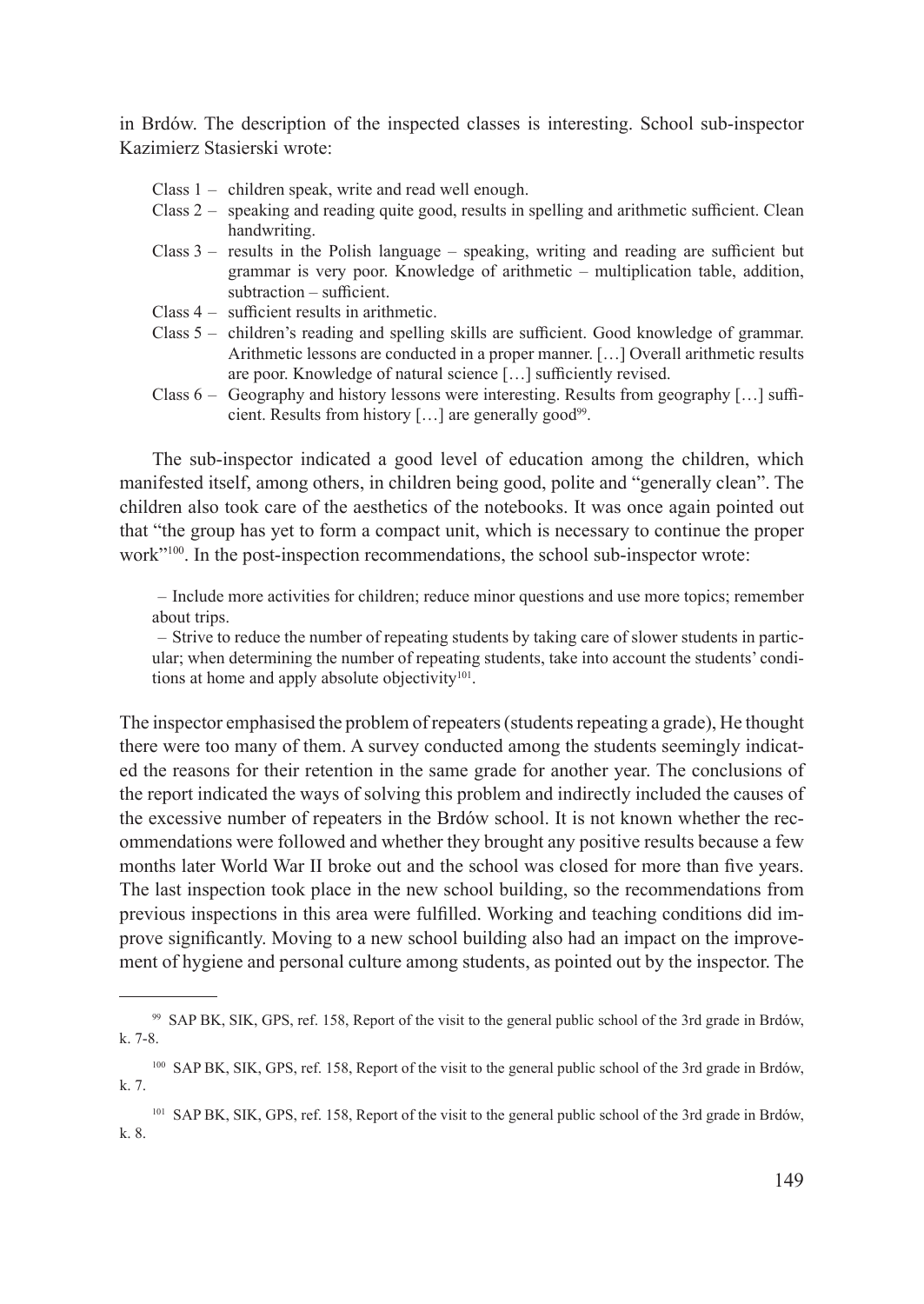visitors saw successes but also weaknesses in the teachers' work. They saw their working conditions and educational difficulties. They appreciated the social work performed by the educators, especially the scout team, which – as stated – "shows the greatest vitality"<sup>102</sup>.

The school in Brdów, which had had a very long tradition dating back to the mid-15th century, developed fully only in the interwar period. From a one-class school employing a single teacher, it transformed into a seven-grade school with full teaching staff on the eve of the outbreak of World War II. After many years of efforts and activities, a beautiful new school, which was just the first stage of the planned school complex, was constructed. The students and teachers had the opportunity to learn and work in the new building for one year. Housing, working and learning conditions improved considerably. Despite the very difficult working conditions that prevailed for most of the interwar period, educators achieved satisfactory results in teaching and educating students who attended the Brdów school. From the perspective of the modern teacher, the working conditions in the school in the period between 1919 and 1939 were very difficult. Despite numerous problems and difficulties that are present in today's schools, it is difficult to imagine classes consisting of 40 or more students learning in a small room without the support of modern means of communication. It can be said that the interwar period was a time of construction, formation and solidification of the Brdów school. The outbreak of World War II thwarted the accomplishments, work and effort put into shaping the school in Brdów.

# **Bibliography**

# Sources

Central Archives of Historical Records in Warsaw.

Inventory of the Elementary School in the town of Brdów as of 1824 and 1830.

State Archives in Poznań. Branch in Konin.

School Inspectorate in Koło. General School in Brdów: organisation, history and records showing the activity between 1924 and 1939.

Archives of the Primary School in Brdów.

1936–1939 School chronicle.

Diplomatic Code of Greater Poland, (1877), Vol.1. Poznań.

Monumenta Historica Dioeceseos Wladislaviensis (1903), Vol. 22, p. 125.

- Decree on the compulsory education of 7 February 1919, Dziennik Prawny 1919, no. 14, item 147).
- Act of 17 February 1922 on the establishment and maintenance of general public schools (Dz. U. of 1922, no. 18, item 143).

Act of 11 March 1932 on the education system (Dz. U. of 1932, no. 38, item 389).

- Programme of study in general public schools of the third level with Polish as a language of instruction. Library of Educational System and Education, Vol. 1, Lviv [1934?], p. 10.
- The programme of study in general public schools of the second level with Polish as a language of instruction, Lviv 1936, p. 9.

Weekly class schedule in the School Complex in Brdów applicable from 1 September 2014.

<sup>102</sup> Ibidem.